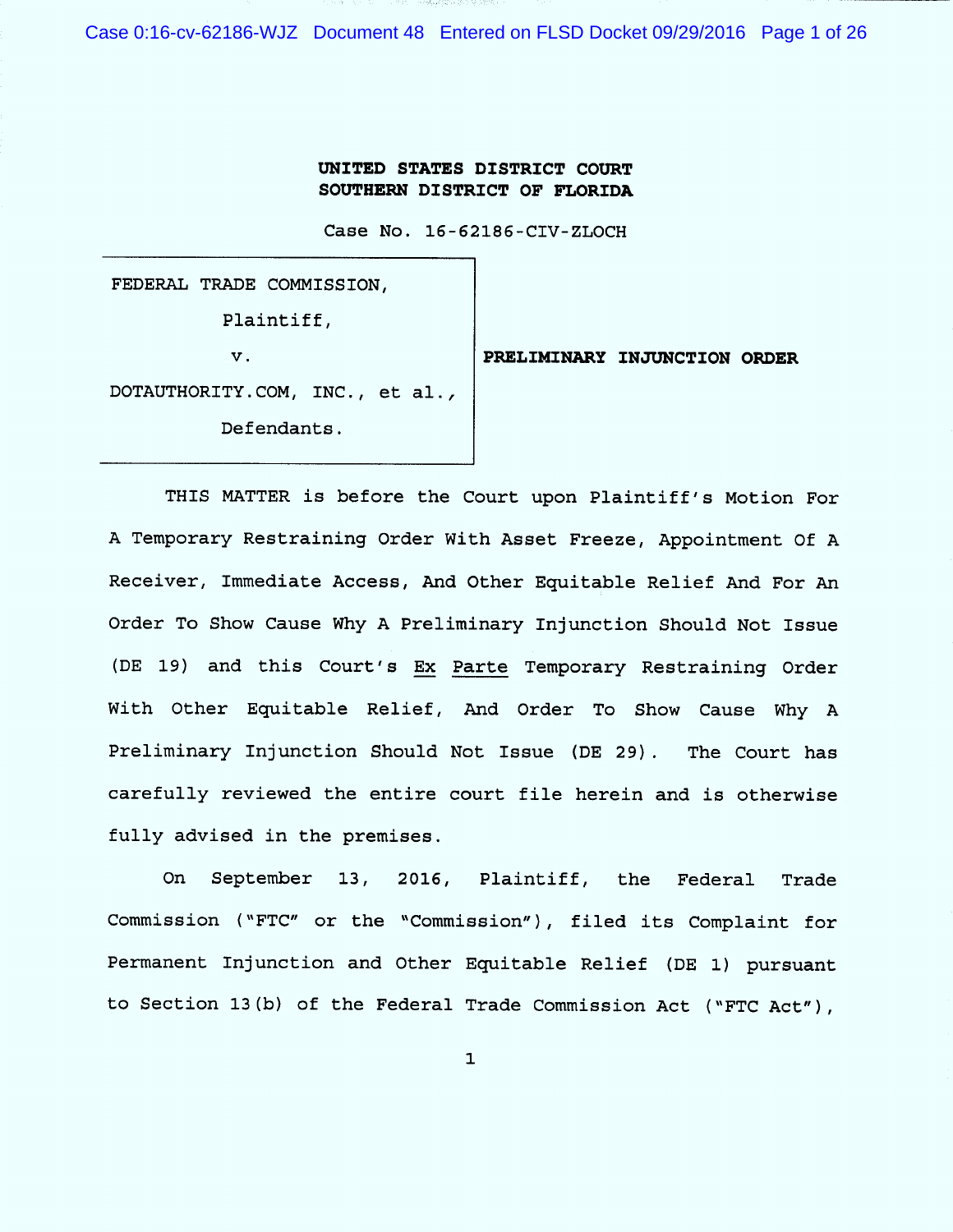15 U.S.C. 5 53(b), and Section 5 of the Restore Online Shoppers' Confidence Act ("ROSCA"), 15 U.S.C. § 8404, and Motion for a Temporary Restraining Order with Asset Freeze, Appointment of a Receiver, Immediate Access, and Other Equitable Relief, and for an Order to Show Cause Why a Preliminary Injunction Should Not Issue (DE 19). Plaintiff FTC'S Motion for a Temporary Restraining Order was submitted to the Court pursuant to Rule 65 (b) of the Federal Rules of Civil Procedure, Fed. R. Civ. P. 65(b). The Court subsequently issued a sealed Ex Parte Temporary Restraining Order with Other Equitable Relief, and Order to Show Cause Why a Preliminary Injunction Should Not Issue (DE 29) With an asset freeze as to all Defendants and a temporary receiver appointed for all Corporate Defendants .

The Court, having conducted a preliminary injunction hearing on September 28, 2016, and having considered the Complaint, declarations, exhibits, testimony, memoranda, and argument presented by the parties, makes the following findings of fact and conclusions of law:

#### FINDINGS OF FACT

This Court has jurisdiction of the subject matter of this case, and there is good cause to believe it will have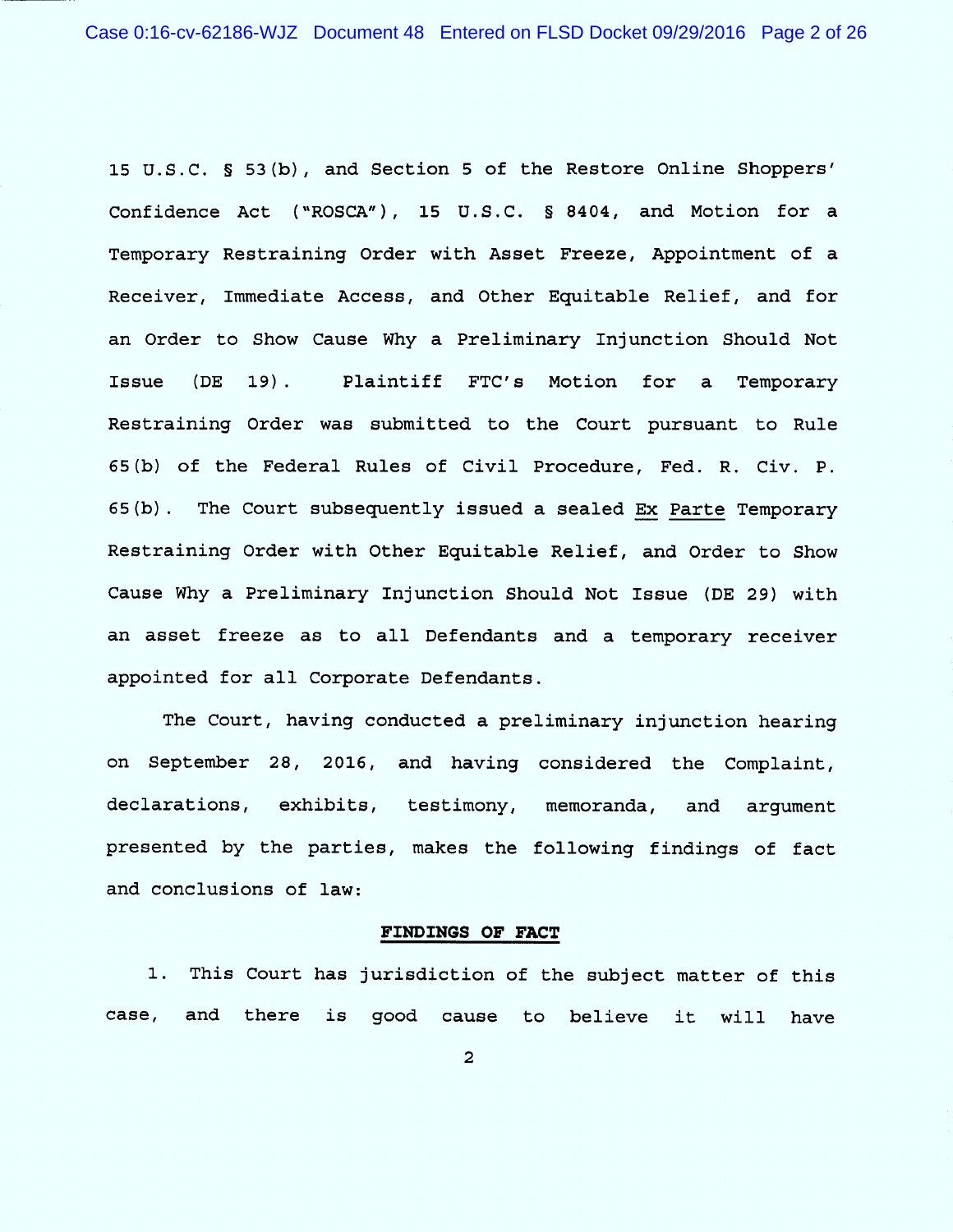Case 0:16-cv-62186-WJZ Document 48 Entered on FLSD Docket 09/29/2016 Page 3 of 26

jurisdiction over all parties and that venue lies properly in this district .

2. There is good cause to believe that Defendants have engaged in and are likely to engage in acts and practices that violate Section  $5(a)$  of the FTC Act, 15 U.S.C. § 45 $(a)$ , and Section 4 of the Restore Online Shoppers' Confidence Act ("ROSCA"), 15 U.S.C. § 8403, and that the FTC therefore is likely to prevail on the merits of this action. As demonstrated by the consumer declarations, copies of websites, transcripts of calls with and from the Defendants, consumer complaints, and the additional documentation filed by the FTC , the FTC has established a likelihood of success in showing that the Defendants have violated the FTC Act by making serious m isrepresentations regarding Defendants' government affiliation and fees charged to consumers, and by failing to adequately disclose the material terms and conditions of their automatic renewal offers. Through the documents filed by the FTC, the FTC has also established a likelihood of success in showing that the Defendants have violated ROSCA by engaging in illegal negative option marketing .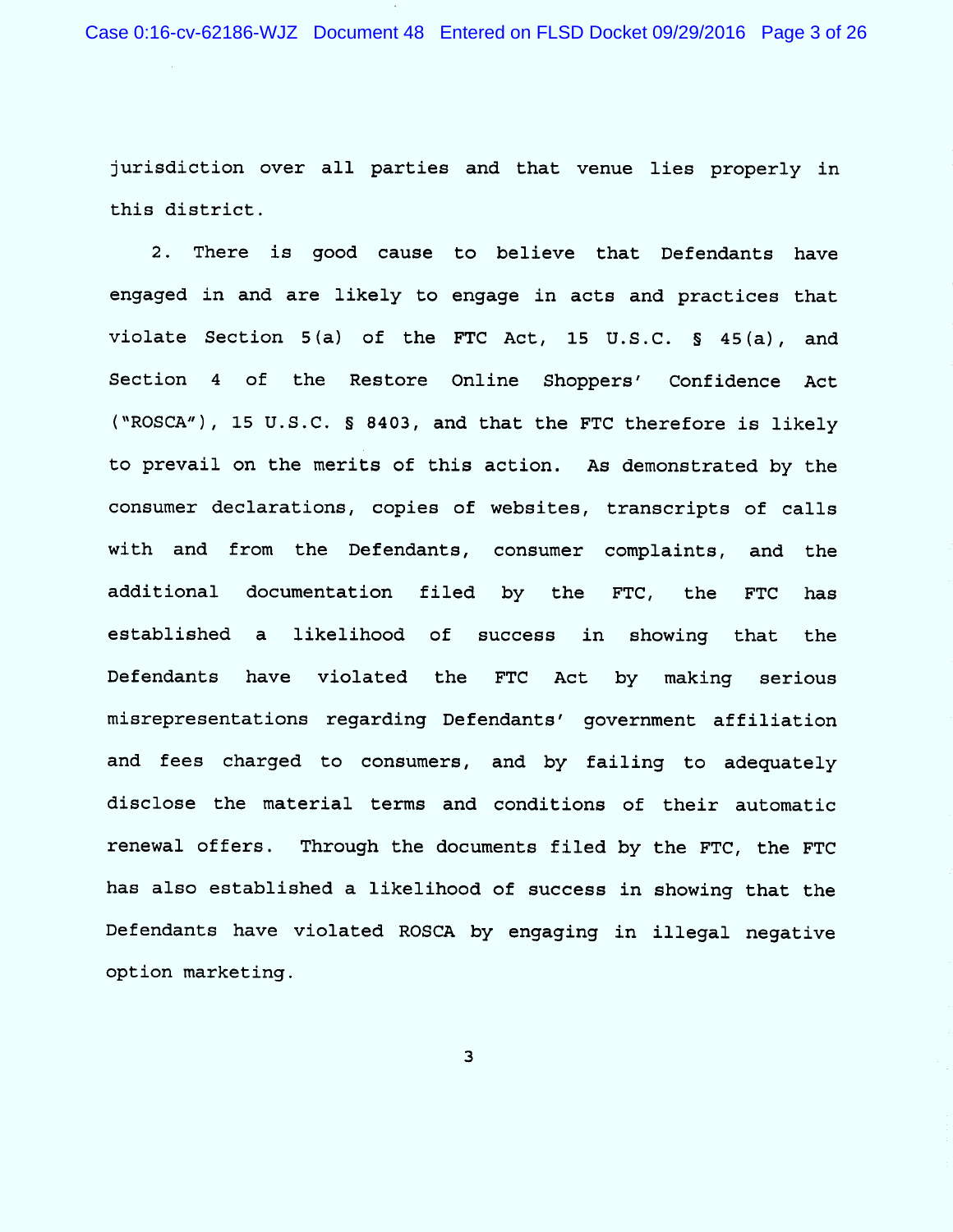3 . Weighing the equities and considering the Commission 's likelihood of ultimate success on the merits, it is in the public interest that the Court enter a preliminary injunction that: enjoins and restrains Defendants from making misrepresentations, failing to make disclosures of material facts, and violating ROSCA; (b) requires certain other disclosures as set forth more fully herein; and (c) provides other equitable relief.

4. The FTC is an independent agency of the United States of America and no security is required of any agency of the United States for the issuance of a preliminary injunction. Fed. Civ. P.  $65(c)$ .

#### DEFINITIONS

For the purpose of this Preliminary Injunction Order, the following definitions shall apply :

1. "Assets" means any legal or equitable interest in, right to, or claim to, any real, personal, or intellectual property of any Corporate Defendant or Individual Defendant (as defined below) or held for the benefit of any Corporate Defendant or Individual Defendant, wherever located, including, chattel, goods, instruments, equipment, fixtures, general intangibles, effects, leaseholds, premises, contracts, mail or other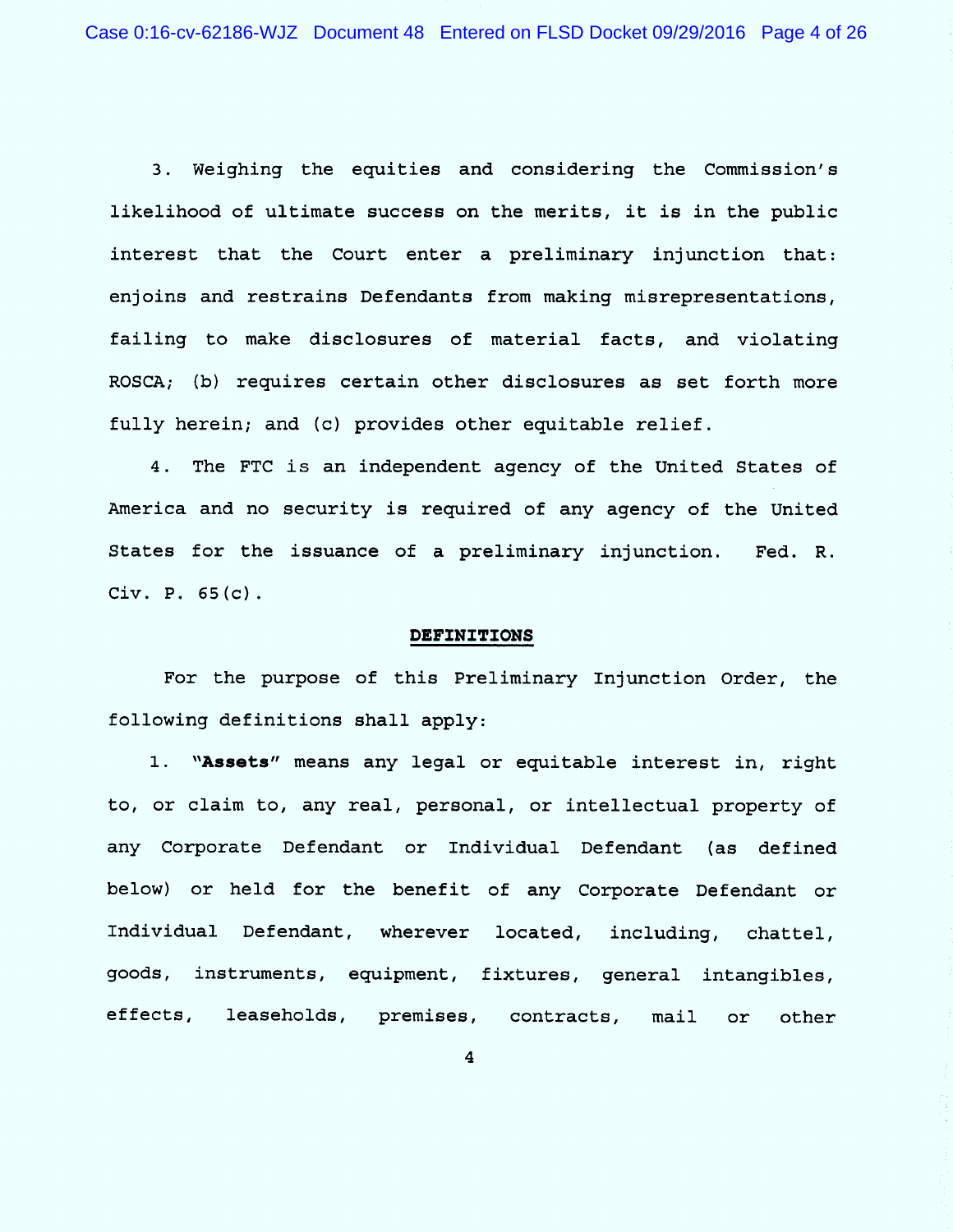deliveries, shares of stock, securities, lists of customer names, inventory, checks, notes, accounts, credits, receivables (including as those terms are defined in the Uniform Commercial Code), insurance policies, lines of credit, funds, cash, trusts (including asset protection trusts and any other trust held for the benefit of any Corporate Defendant or Individual Defendant, any Individual Defendant's minor children, or any Individual Defendant's spouse), and reserve funds or any other accounts associated with any payments processed by, or on behalf of, any Defendant, including such reserve funds held by payment processors, credit card processors, banks or other financial institutions, wherever any such asset is located, whether in the United States or abroad.

2. ''Clear and Conspicuous'' means that a required disclosure is difficult to miss (i.e., easily noticeable) and easily understandable by ordinary consumers, including in all of the following ways:

> a. In any communication that is solely visual or solely audible, the disclosure must be made through the same means through which the communication is presented. In any communication made through both visual and audible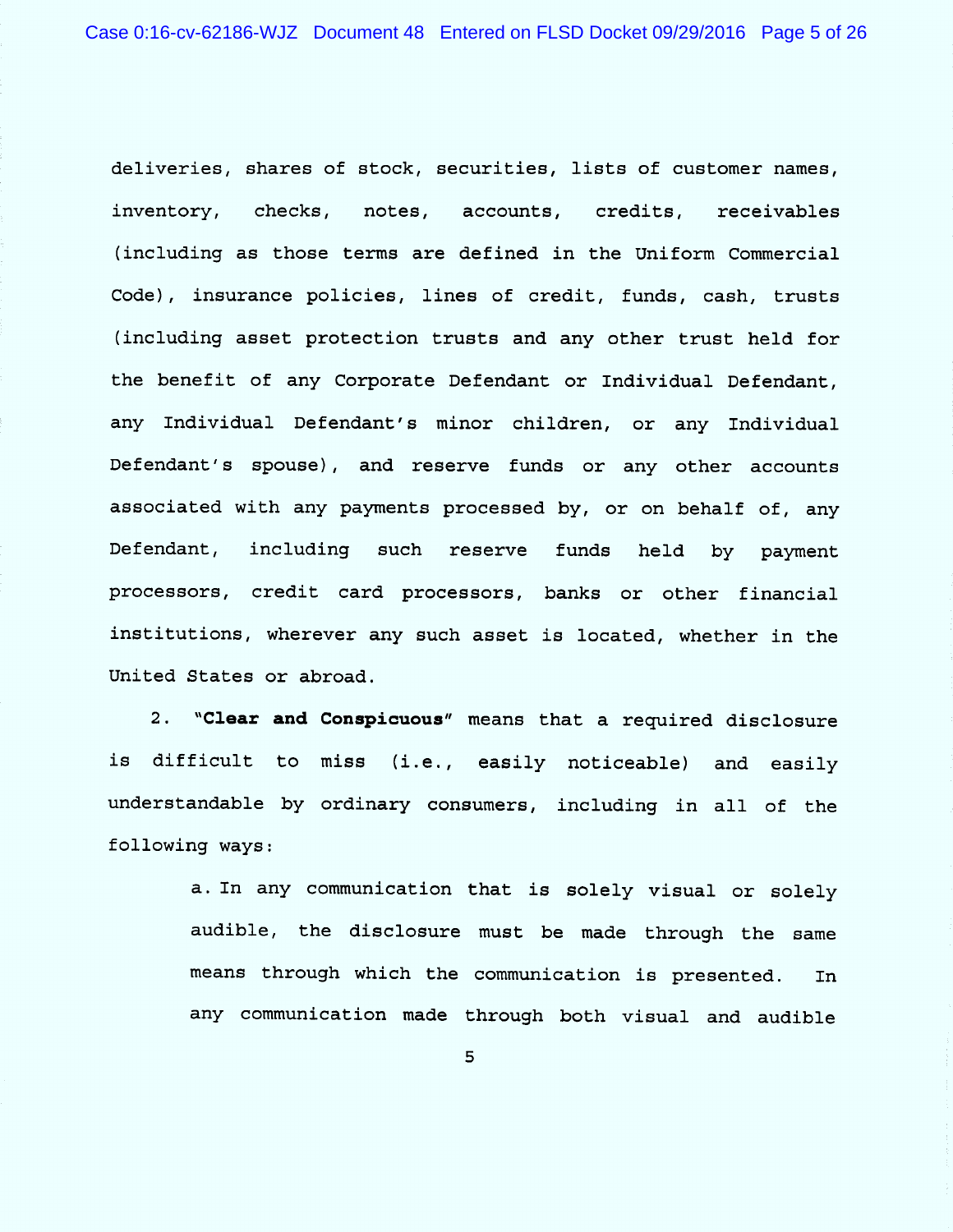means, such as a television advertisement, the disclosure must be presented simultaneously in both the visual and audible portions of the communication even if the representation requiring the disclosure is made in only one means.

b. A visual disclosure, by its size, contrast, location, the length of time it appears, and other characteristics, must stand out from any accompanying text or other visual elements so that it is easily noticed, read, and understood .

c. An audible disclosure, including by telephone or streaming video, must be delivered in a volume, speed, and cadence sufficient for ordinary consumers to easily hear and understand it .

d. In any communication using an interactive electronic medium, such as the Internet or software, the disclosure must be unavoidable.

e . The disclosure must use diction and syntax understandable to ordinary consumers and must appear in each language in which the representation that requires the disclosure appears .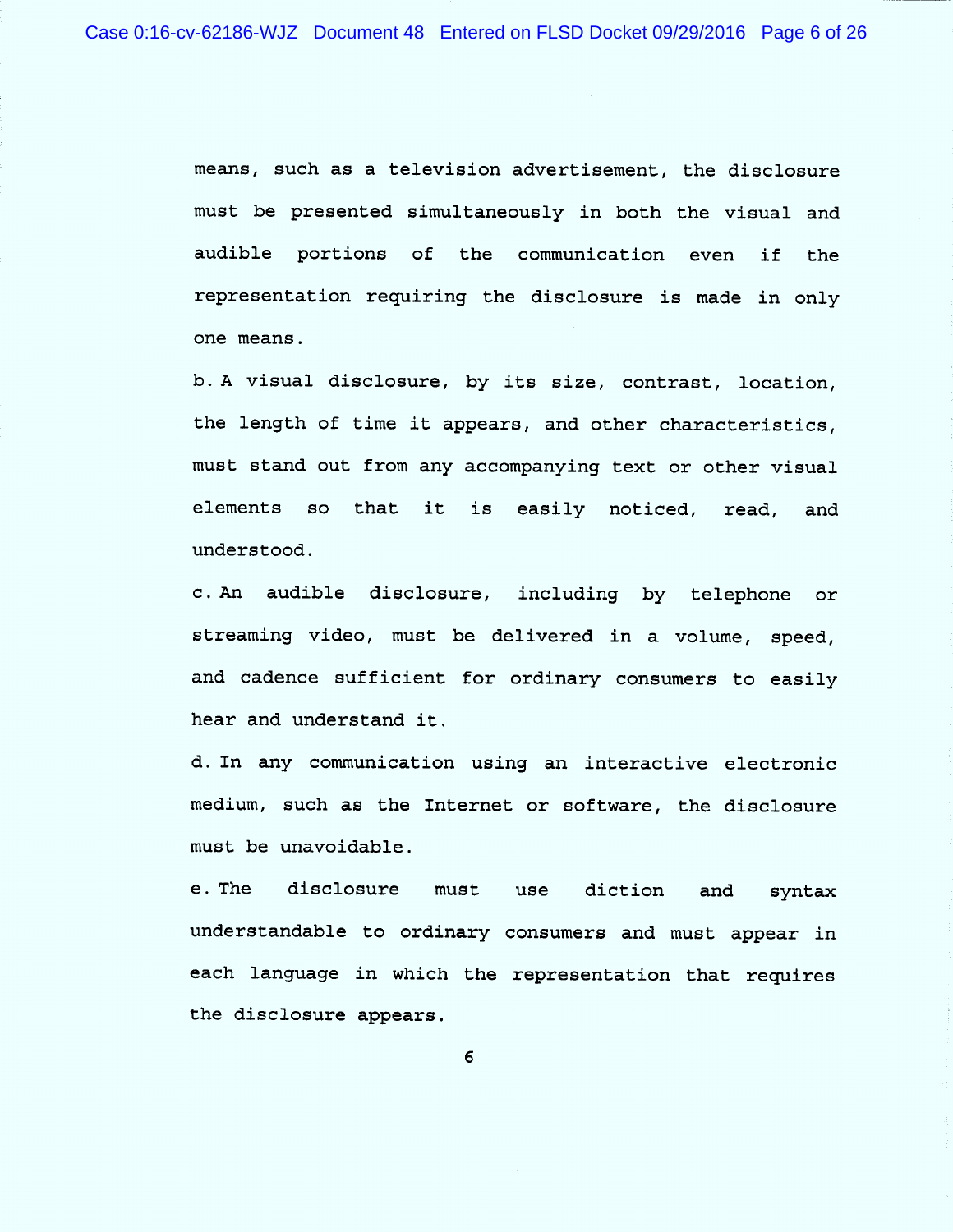f . The disclosure must comply With these requirements in each medium through which it is received, including all electronic devices and face-to -face communications .

g. The disclosure must not be contradicted or mitigated by, or inconsistent with, anything else in the communication .

h. When the representation or sales practice targets a specific audience, such as children, the elderly, or the terminally ill, "ordinary consumers" includes reasonable members of that group .

3. "Defendants" means all of the Corporate Defendants and the Individual Defendants, individually, collectively, or in any combination .

> a. "Corporate Defendants" means DOTAuthority.com, Inc., also doing business as On-Line Registration; DoTFilings .com , InC .; Excelsior Enterprises International, Inc., also doing business as DOTFilings.com, UCR Registration, UCR Filings, and James  $P_{\perp}$ Lamb & Associates; JPL Enterprises International, Inc., also doing business as DOTAuthority.com, DOTFilings.com, On-Line Registration,

> > $\overline{7}$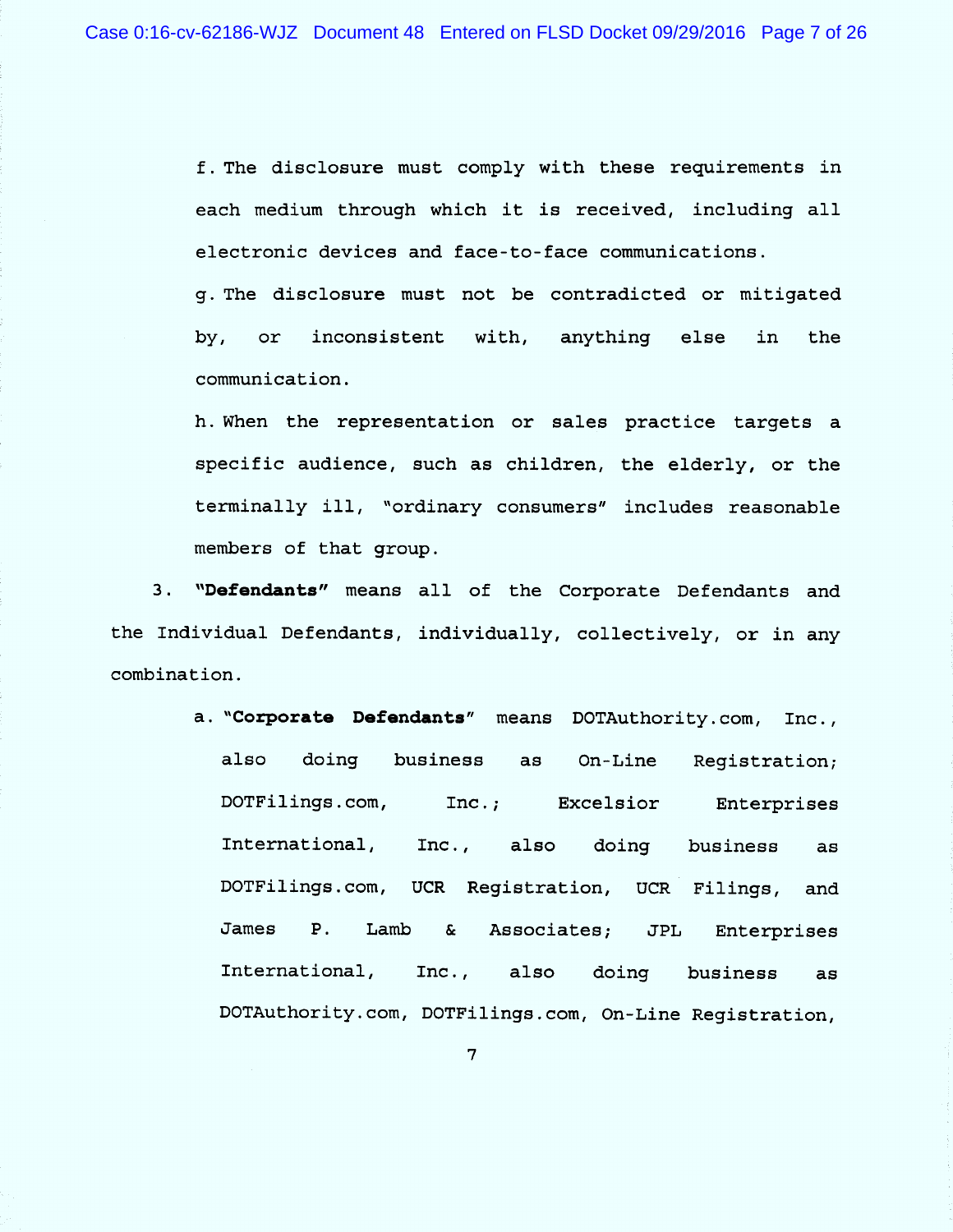Registration Services Online, and James P. Lamb & Associates, and their successors, assigns, affiliates, and subsidiaries, wherever located, individually, collectively, or in any combination.

b. "Individual Defendants" means James P. Lamb and Uliana Bogash, also known as Juliana Bogash, Yuliana Bogash, Yana Bogash, and Uliana Voqash, collectively, and in any combination. individually ,

"Document" or "Documents" is synonymous in meaning and  $4.$ equal in scope to the usage of the term in Federal Rule of Civil Procedure 34 (a), and includes writings, drawings, graphs, charts, photographs, sound and video recordings, images, Internet sites, Web pages, Web sites, electronic correspondence, including email, text messages, and instant messages, contracts, accounting data, advertisements (including advertisements placed on the World Wide Web), FTP Logs, Server Access Logs, USENET Newsgroup postings, World Wide Web pages, books, written or printed records, handwritten notes, telephone logs, telephone scripts, receipt books, ledgers, personal and business canceled checks and check registers, bank statements, appointment books, computer records, and any other electronically stored information, and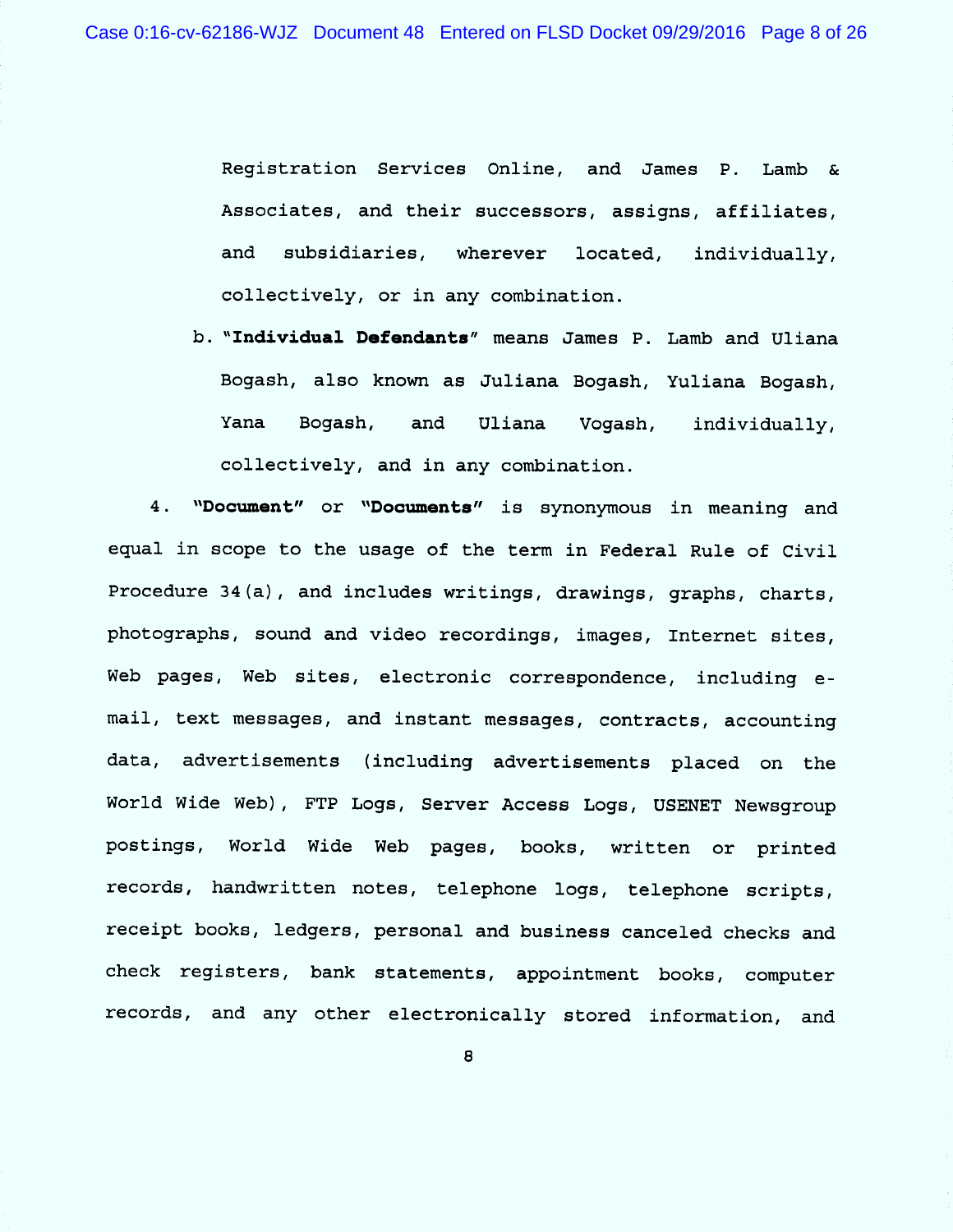other data or data compilations from which information can be obtained directly or, if necessary, after translation into a reasonably usable form. A draft or non-identical copy is a separate document within the meaning of the term.

5. "Material" means likely to affect a Person's choice of, or conduct regarding, goods or services.

6. "Negative Option Feature" means, in an offer or agreement to sell or provide any good or service, a provision under which the Person's silence or failure to take an affirmative action to reject a good or service or to cancel the agreement is interpreted by the seller or provider as acceptance or continuing acceptance of the offer or agreement .

7. "Person" means a natural person, organization, or other legal entity, including a corporation, limited liability company, partnership, proprietorship, association, cooperative, government or governmental subdivision or agency, or any other group or combination acting as an entity .

8. "Plaintiff" or "Commission" or "FTC" means the Federal Trade Commission .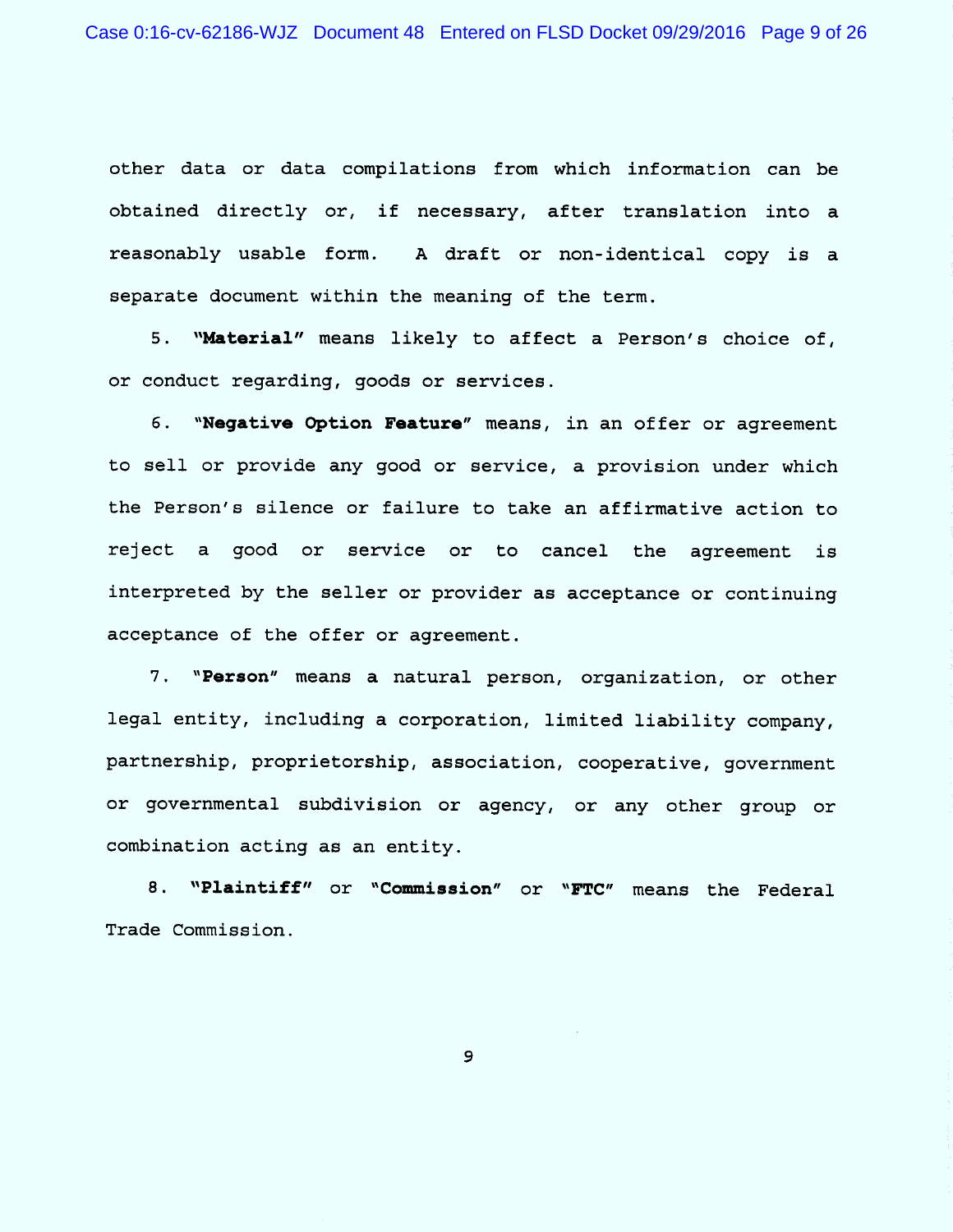9. "SafeRenew Customer" means any Person identified in Defendants' records as enrolled in SafeRenew or any other program with a Negative Option Feature .

10. The terms "and" and "or" shall be construed conjunctively or disjunctively as necessary, and to make the applicable phrase or sentence inclusive rather than exclusive .

### 1 .

### BAN ON NEGATIVE OPTION SALES

IT IS THEREFORE ORDERED that Defendants are hereby restrained and enjoined from, directly or indirectly, advertising, marketing, promoting, offering for sale, or selling any goods or services with a Negative Option Feature. If Defendants continue to utilize SafeRenew or any other automatic renewal feature in connection with the sale of any goods or services, Defendants shall list all available options for renewal without pre-selecting any such option.

### II.

#### PROHIBITED BUSINESS ACTIVITIES

IT IS FURTHER ORDERED that Defendants, Defendants' officers, agents, employees, and attorneys, and all other Persons in active concert or participation with any of them, who receive actual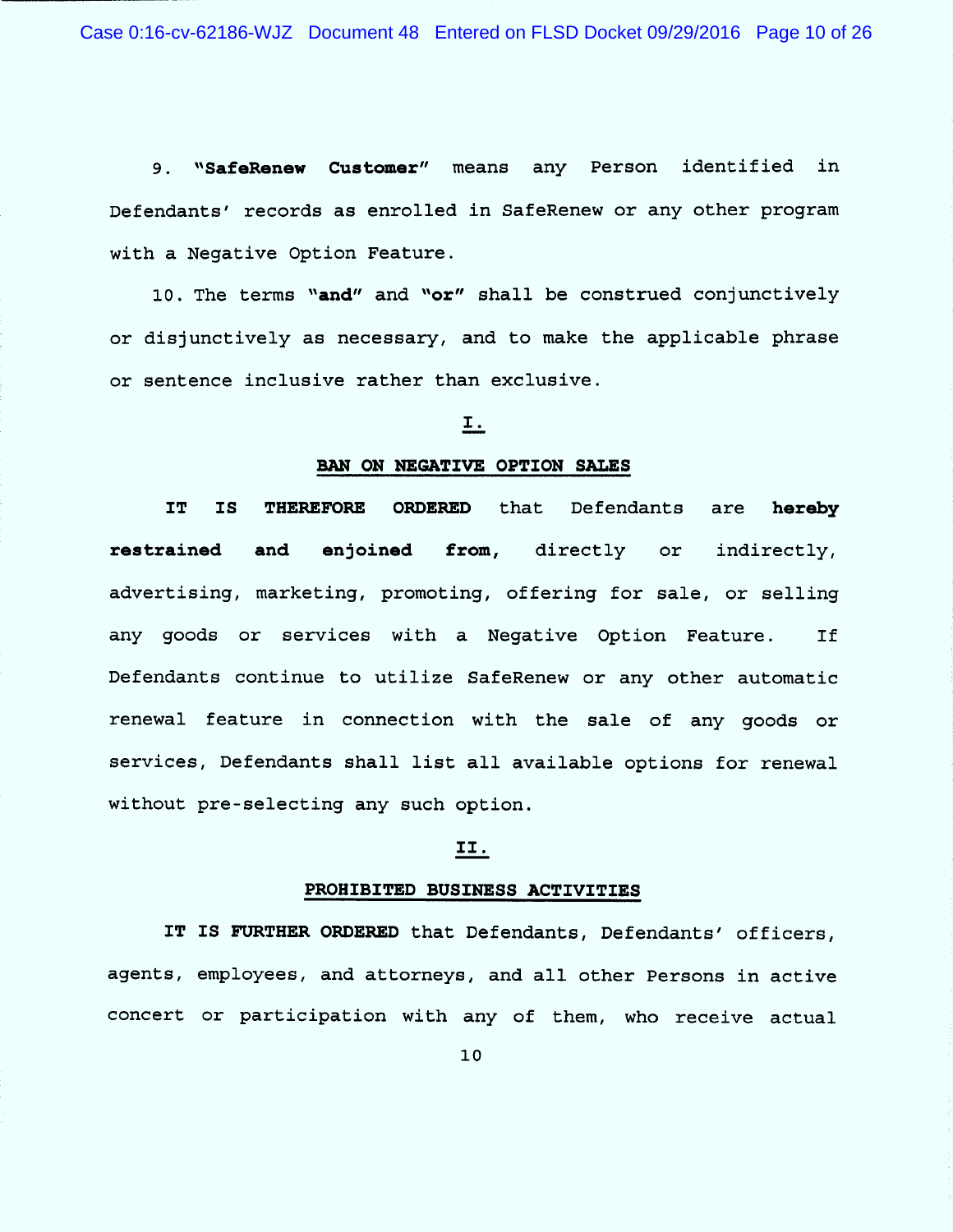notice of this Order, whether acting directly or indirectly, in connection with the advertising, marketing, promotion, offering for sale, or sale of any goods or services, are hereby restrained and enjoined from making misrepresentations, expressly or by implication:

- A . That Defendants are representatives of, related to, associated with, vetted by, or in any way affiliated with a local, state, or federal government authority, such as the United States Department of Transportation or the Indiana Department of Revenue, Motor Carrier Services Division, and
- B . That Defendants' goods or services are being offered by or on behalf of a government authority, including through the use of business names and aliases, official government agency depictions or images, or URLs for public-facing websites .

### 111 .

#### REQUIRED DISCLOSURES

IT IS FURTHER ORDERED that Defendants, Defendants' officers, agents, employees, and attorneys, and all other Persons in active concert or participation with any of them, who receive actual notice of this Order, whether acting directly or indirectly, in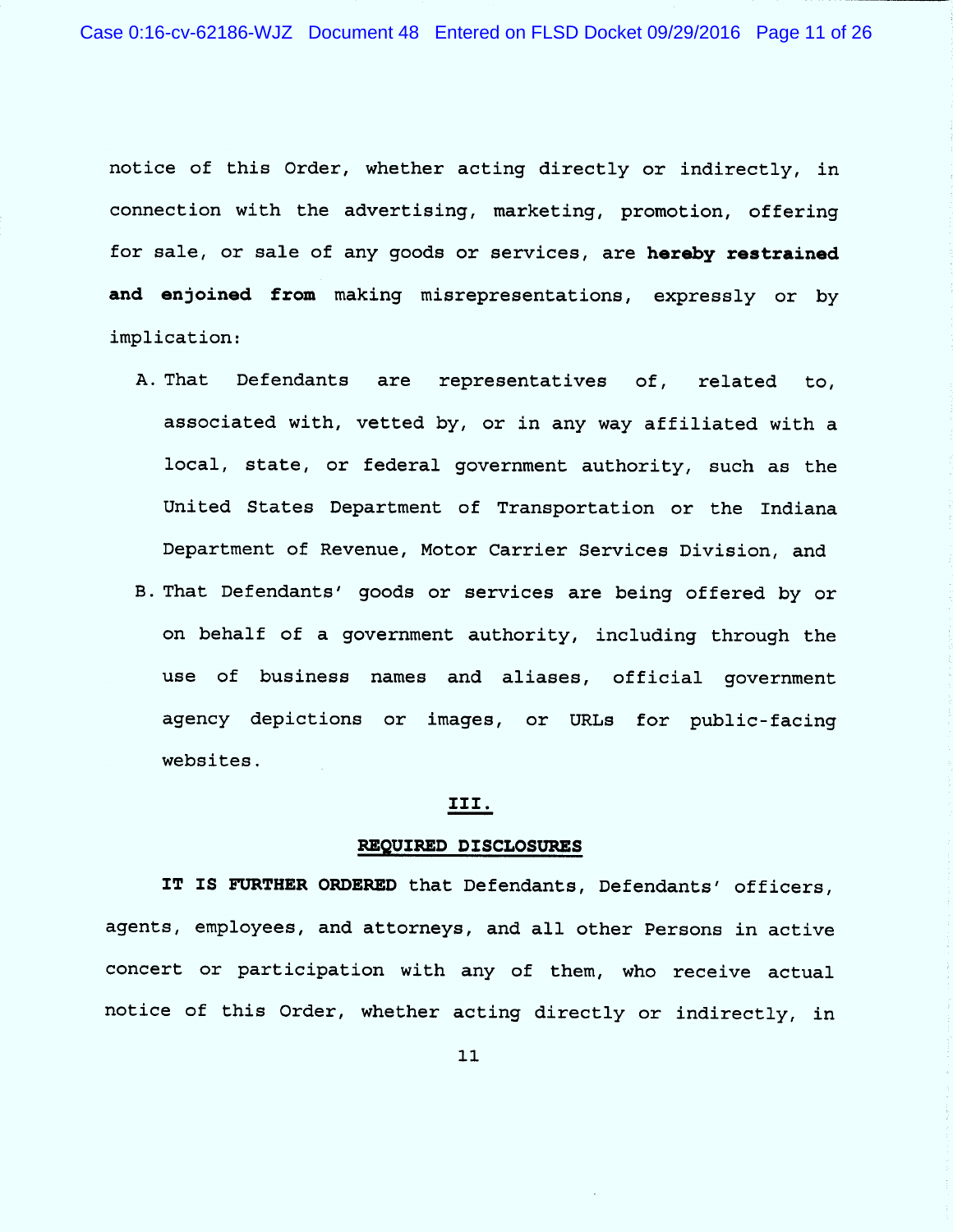connection with the advertising, marketing, promotion, offering for sale, or sale of any goods or services that are represented, expressly or by implication, to satisfy a Person's compliance or registration obligations, are hereby restrained and enjoined from failing to disclose in a Clear and Conspicuous manner:

A. That Defendants are private third-party service providers offering their goods or services in exchange for a fee ;

B. In any solicitation or advertisement, the following statement: "This is a commercial solicitation and advertisement. (Insert name of Defendant) is NOT affiliated with any government authority"; and

 $\mathsf{C}$ . Before a consumer submits payment, the amount of the total charge that is attributable to Defendants' service fees .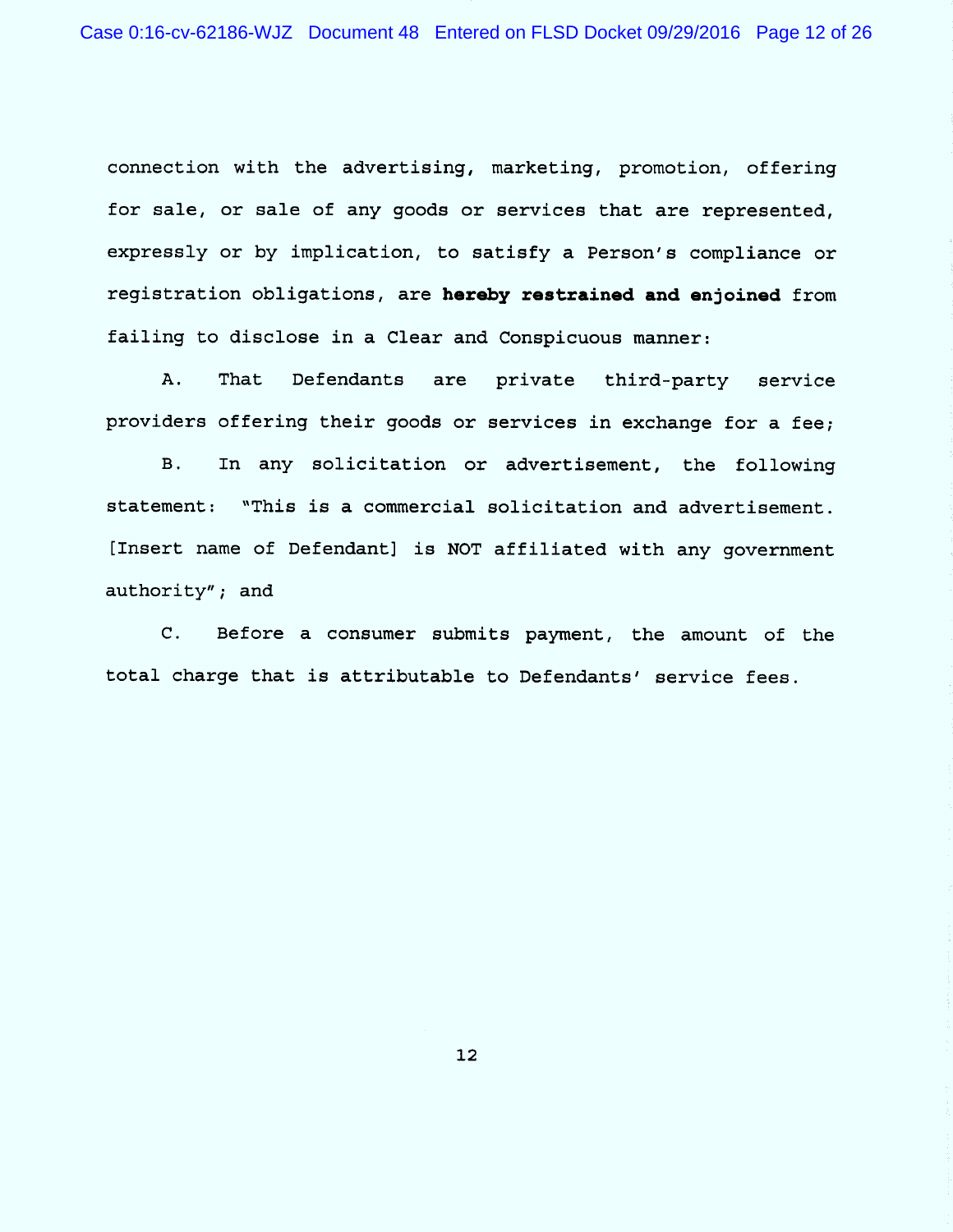IT IS FURTHER ORDERED that by midnight on Thursday, September 29, 2016, Defendants shall provide to all Persons enrolled in SafeRenew, or any other automatic renewal program used in connection with the sale of Defendants' goods or services, a notification that provides the following: (1) notice that the Person is enrolled in SafeRenew or any other automatic renewal program; (2) the amount and date on which the Person's account will be charged; (3) the service for which such Person is being charged; and (4) that any person wishing to opt out of SafeRenew or other automatic renewal program must immediately notify Defendants by phone or email at (202) 521-1486, (954) 900- 4392, (888) 414-1874, or support@dotfilings.com, or any other method by which Defendant can promptly receive such notice . Defendants shall remove any Person who so requests and ensure that such Person is not charged for any goods or services .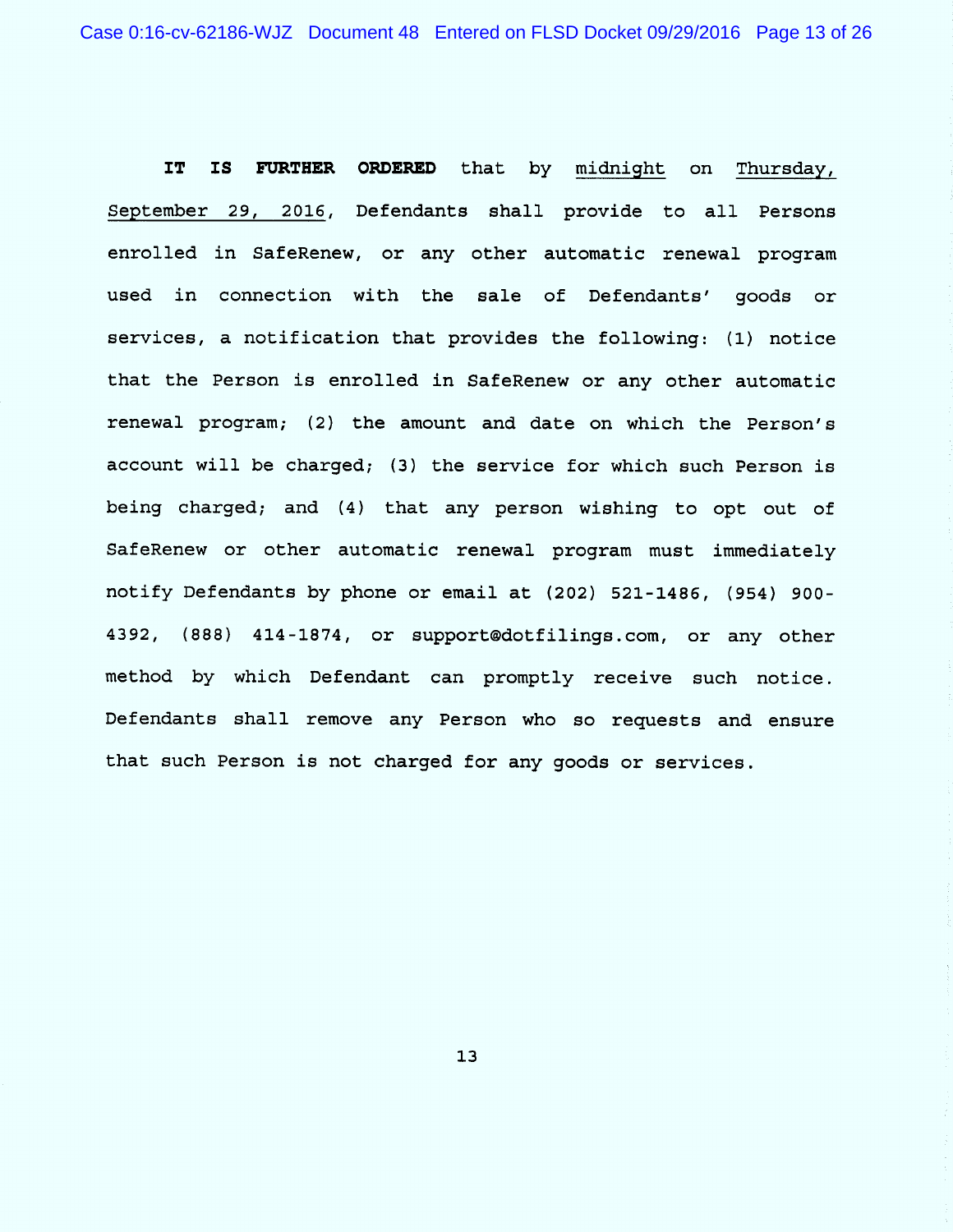### IV.

### PROHIBITIONS CONCERNING THREATS

IT IS FURTHER ORDERED that Defendants, Defendants' officers, agents, employees, and attorneys, and all other Persons in active concert or participation with any of them, who receive actual notice of this Order, whether acting directly or indirectly, in connection with the advertising, marketing, promotion, offering for sale, or sale of any goods or services, are hereby restrained and enjoined from utilizing threats of government action, expressly or by implication, in communications with consumers, including threats that the failure of a consumer to act will result in civil or criminal penalties; loss of mandatory government registration, such as with regard to USDOT numbers; or fines .

#### V.

#### ASSET FREEZE

IT IS FURTHER ORDERED that the asset freeze previously Ordered by this Court is hereby lifted, set aside, and of no further force and effect .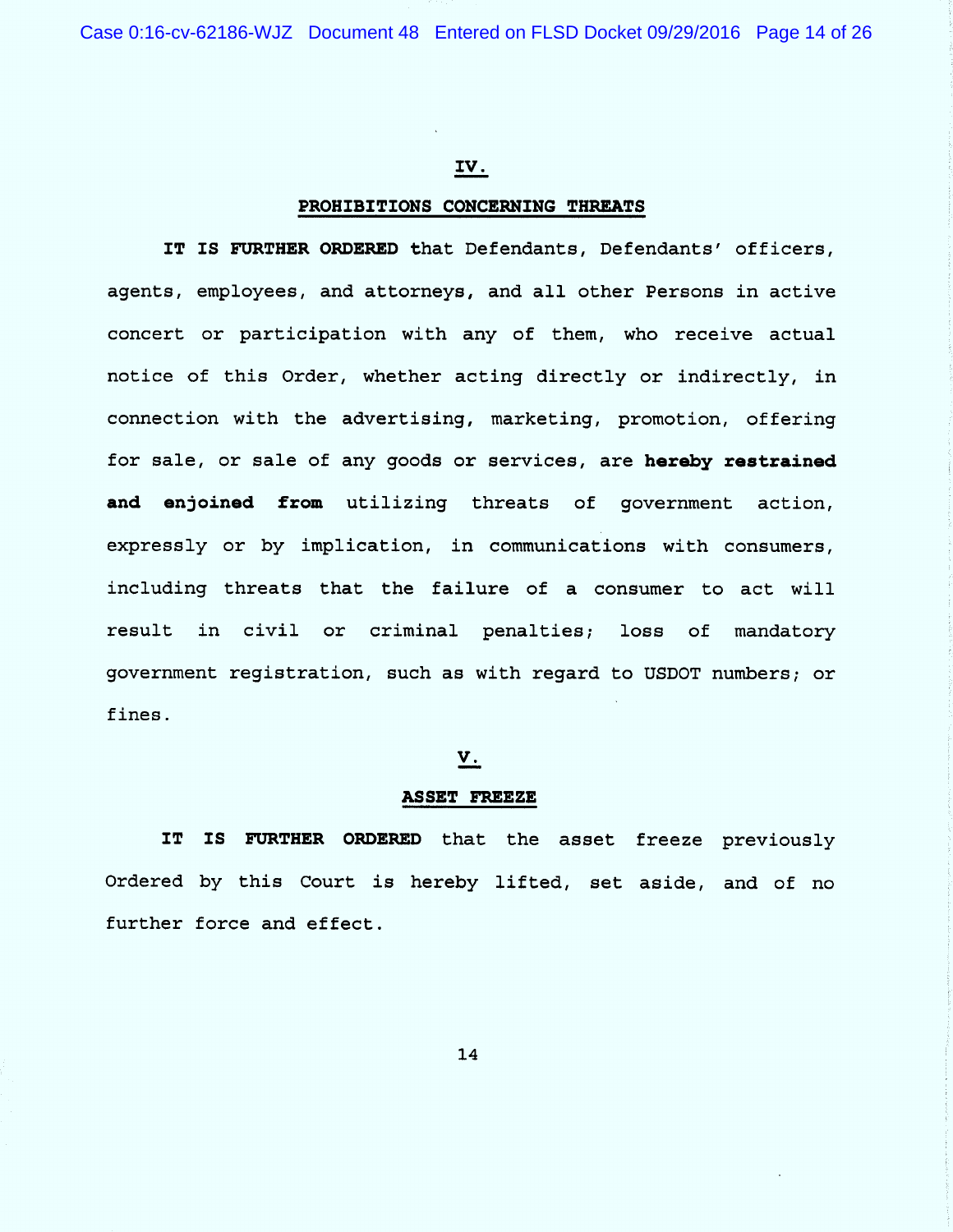Case 0:16-cv-62186-WJZ Document 48 Entered on FLSD Docket 09/29/2016 Page 15 of 26

### VI.

#### FINANCIAL INSTITUTIONS HOLDING ASSETS

IT IS FURTHER ORDERED that any financial or brokerage institution, credit card processing company, payment processor, depository bank, merchant bank, acquiring bank, business entity, or Person that (a) holds, controls, or maintains custody of any account or Asset of any Defendant, (b) holds, controls, or maintains custody of any Asset associated with credit or debit card charges, including but not limited to reserve funds held by payment processors, made on behalf of any Defendant or any corporation, partnership, or other entity directly or indirectly owned, managed, or controlled by any Defendant, or of which any Defendant is an officer, director, member, or manager, or (c) has held, controlled, or maintained custody of any such account or Asset at any time since the date of entry of this Order, shall release any hold or freeze placed on any account or Asset of Defendants. Said institutions are hereby relieved of any further duty, responsibility, or liability over any account or Asset of Defendants that was imposed by this Court's prior Temporary Restraining Order. The asset freeze previously Ordered by this Court is hereby lifted, set aside, and of no further force and effect .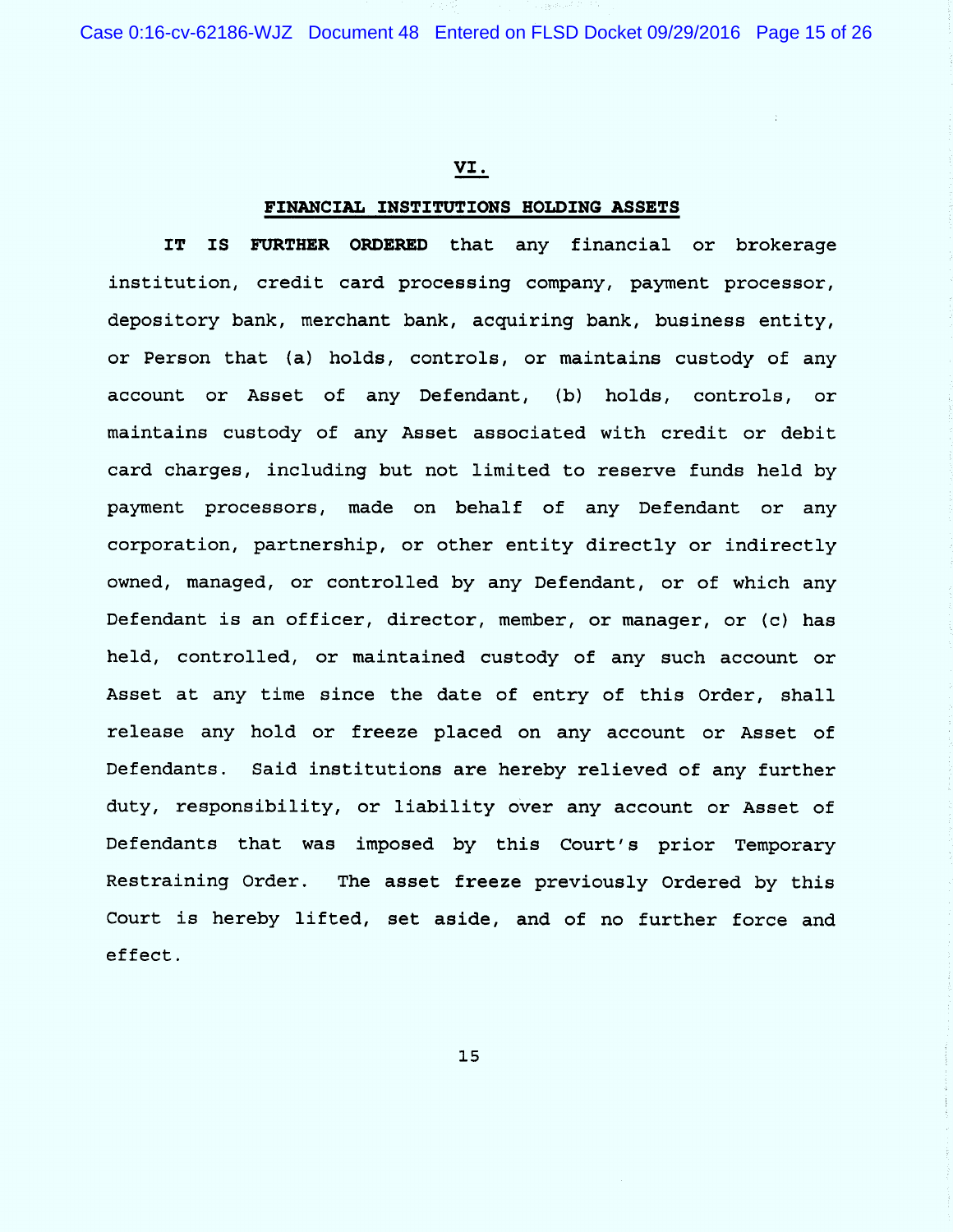### VII.

### FINANCIAL REPORTS AND ACCOUNTING

IT IS FURTHER ORDERED that each Individual Defendant and each Corporate Defendant, within thirty (30) days of service of this Order upon them, shall provide the Commission with completed financial statements, verified under oath and accurate as of the date of entry of this Order, on the forms "Financial Statement of Individual Defendant'' (DE 43-22) for each Individual Defendant and "Financial Statement of Corporate Defendant" (DE 43-23) for each Corporate Defendant, for each business entity under which any Defendant conducts business or of which that Defendant is an officer, and for each trust for which any Defendant is a trustee . The financial statements shall be accurate as of the date of entry of this Order and signed under penalty of perjury. Each Defendant shall include in the financial statements a full accounting of all funds and Assets, whether located inside or outside of the United States, that are (a) titled in the name of such Defendant, jointly, severally, or individually; (b) held by any person or entity for the benefit of such Defendant; or (c) under the direct or indirect control of any Defendant. Defendants shall attach to these completed financial statements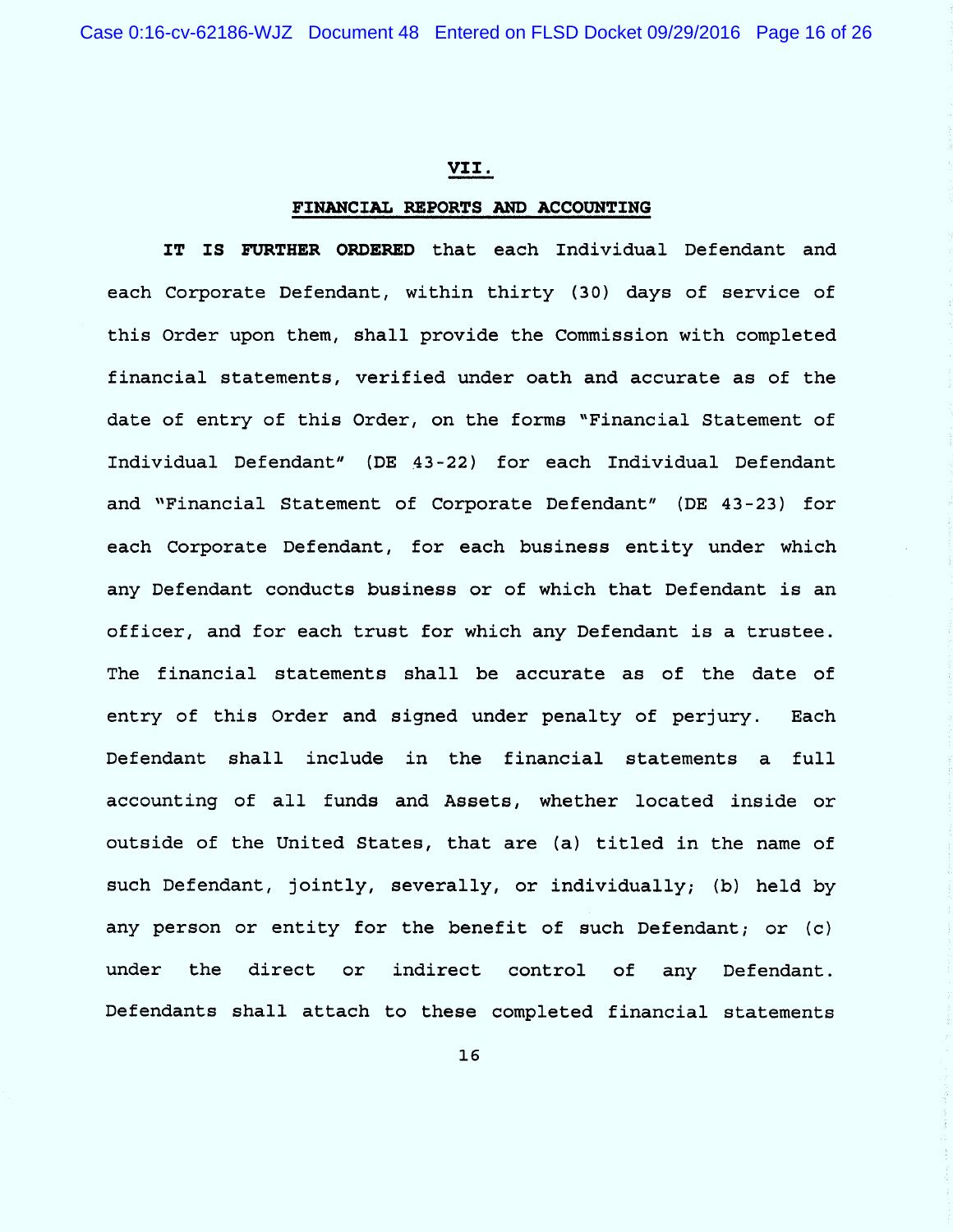Case 0:16-cv-62186-WJZ Document 48 Entered on FLSD Docket 09/29/2016 Page 17 of 26

copies of all local, state, provincial, and federal income and property tax returns, with attachments and schedules, as called for by the instructions to the financial statements.

### VIII.

# REPATRIATION OF FOREIGN ASSETS AND DOCUMENTS

IT IS FURTHER ORDERED that, within ten (10) days following the service of this Order, each Defendant shall:

 $A.$ Provide the Commission with a full accounting of all Documents and Assets outside of the United States that are: (1) titled in the name, individually or jointly, of any Defendant; held by any person or entity for the benefit of any  $(2)$ Defendant; or (3) under the direct or indirect control, whether jointly or singly, of any Defendant;

B. Transfer to the territory of the United States all Documents and Assets located in foreign countries that are: (l) titled in the name individually or jointly of any Defendant; (2) held by any person or entity for the benefit of any Defendant; or (3) under the direct or indirect control, whether jointly or singly, of any Defendant;

C. The same business day as any repatriation,  $(1)$  notify counsel for the Commission of the name and location of the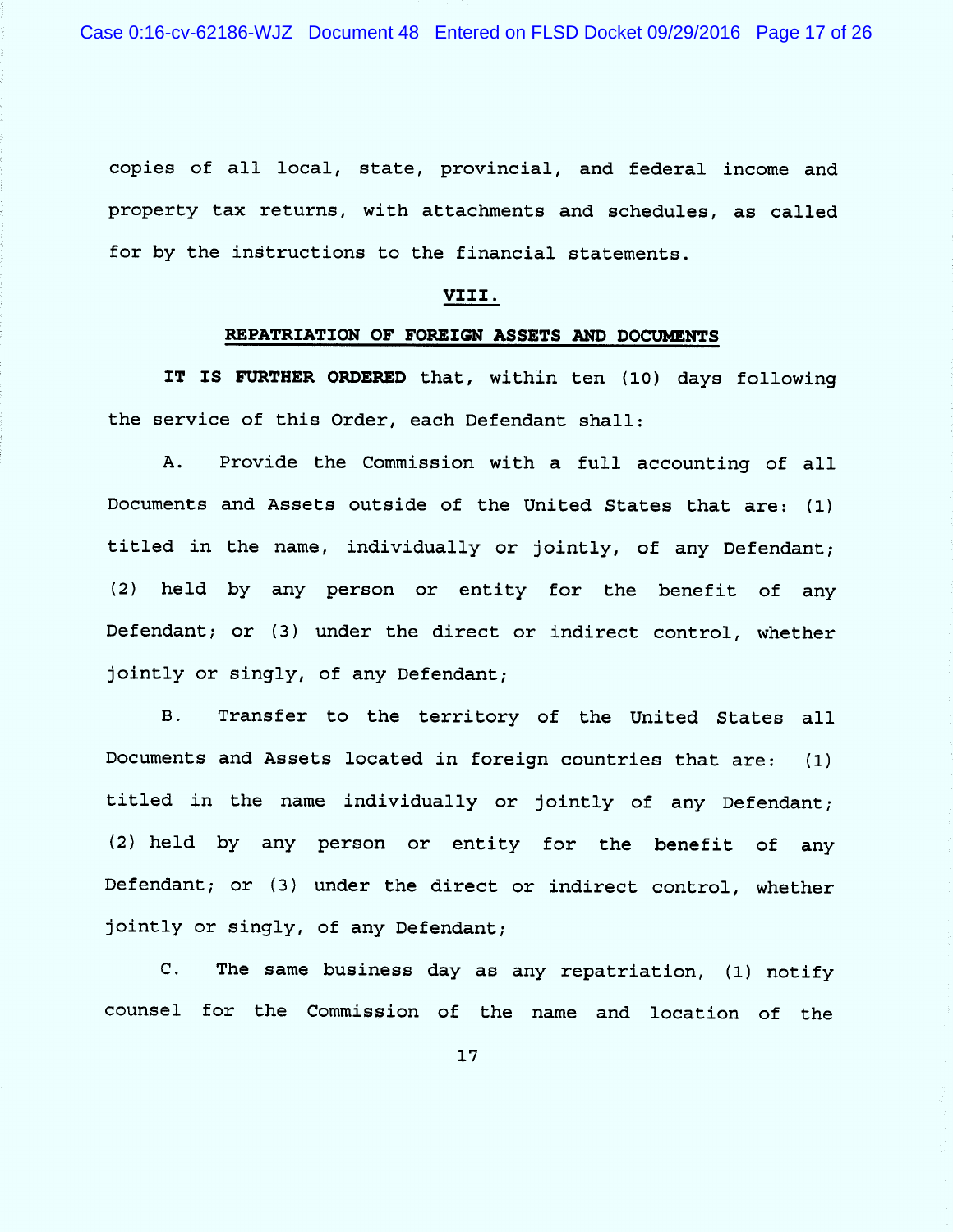Case 0:16-cv-62186-WJZ Document 48 Entered on FLSD Docket 09/29/2016 Page 18 of 26

financial institution or other entity that is the recipient of such Documents or Assets; and (2) serve this Order on any such financial institution or other entity; and

D. Provide the Commission any and all information regarding accounts or Assets of any Defendant held by financial institutions located outside the territorial United States by signing the ''Consent to Release of Financial Records'' (DE 43-24).

# IX .

#### NONINTERFERENCE WITH REPATRIATION

IT IS FURTHER ORDERED that Defendants, Defendants' officers, agents, employees, and attorneys, and all other Persons in active concert or participation with any of them, who receive actual notice of this Order, whether acting directly or indirectly, are hereby restrained and enjoined from taking any action that may result in the encumbrance or dissipation of foreign Assets, or in the hindrance of the repatriation required by Section VIII (Repatriation of Foreign Assets and Documents) of this Order, including :

A. Sending any statement, letter, fax, e-mail, or wire transmission, telephoning or engaging in any other act, directly or indirectly, that results in a determination by a foreign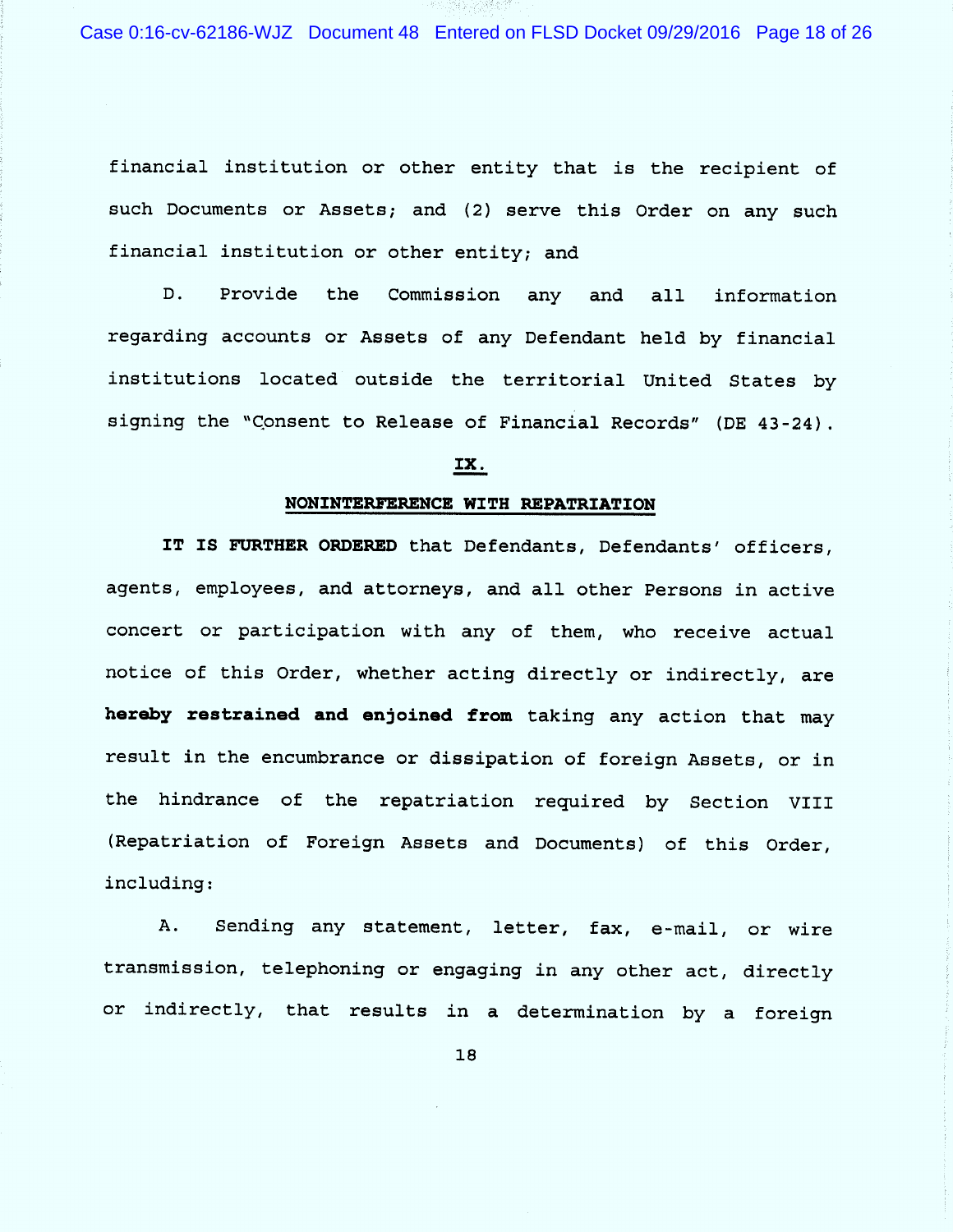Case 0:16-cv-62186-WJZ Document 48 Entered on FLSD Docket 09/29/2016 Page 19 of 26

trustee or other entity that a ''duress'' event has occurred under the terms of a foreign trust agreement until such time that all Assets have been fully repatriated pursuant to Section VIII of this Order; or

B. Notifying any trustee, protector, or other agent of any foreign trust or other related entities of either the existence of this Order or of the fact that repatriation is required pursuant to a court order, until such time that all Assets have been fully repatriated pursuant to Section VIII of this Order .

### X.

### CONSUMER CREDIT REPORTS

IT IS FURTHER ORDERED that, pursuant to Section 604(1) of the Fair Credit Reporting Act, 15 U.S.C. § 1681b(1), any consumer reporting agency served with this Order shall promptly furnish consumer reports as requested concerning any Defendant and any spouse of a Defendant to the Commission. The Commission may also directly access any Defendant's consumer report .

### XI .

# PRESERVATION OF RECORDS AND REPORT OF NEW BUSINESS ACTIVITY

IT IS FURTHER ORDERED that Defendants, Defendants' officers, agents, employees, and attorneys, and all other Persons in active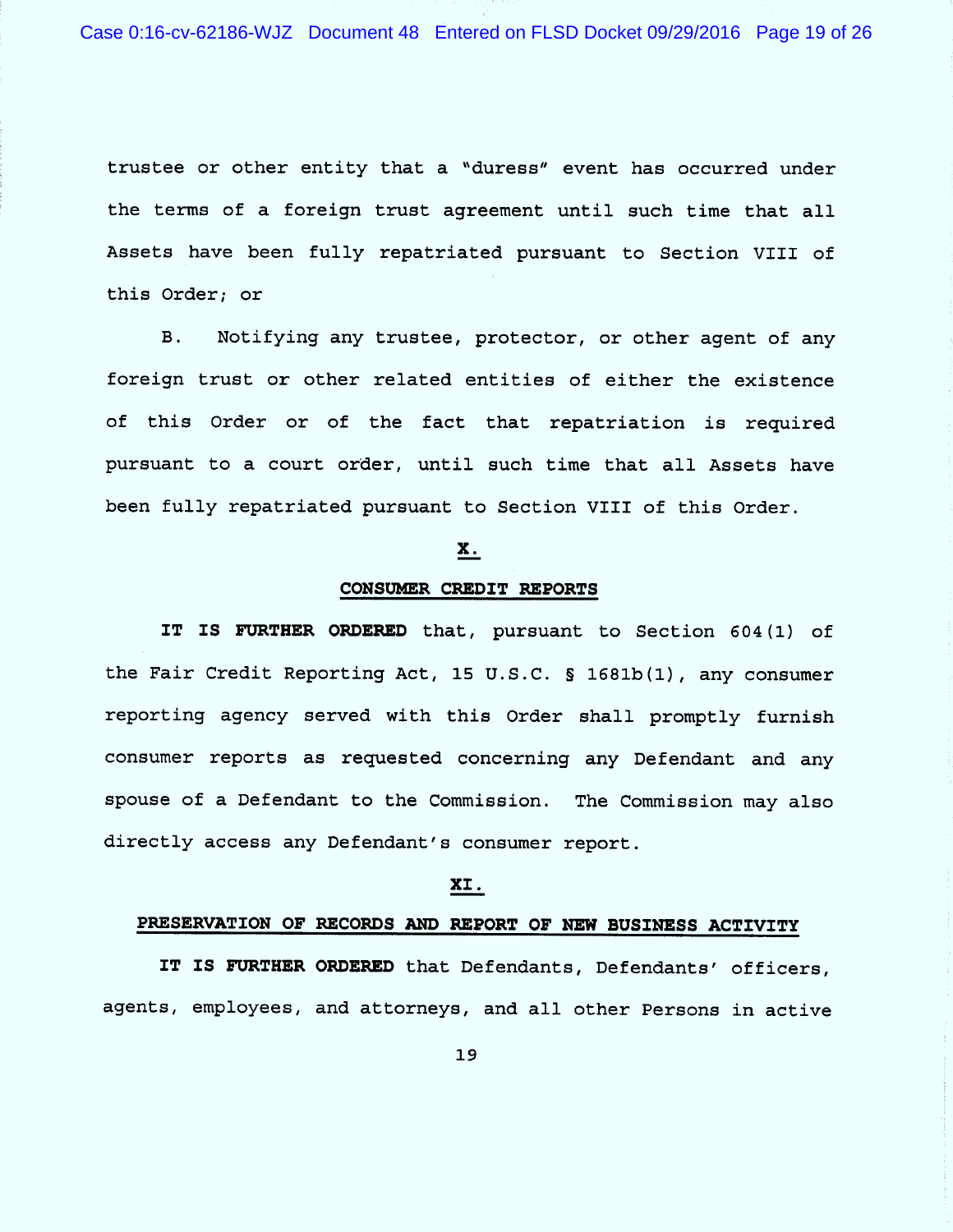concert or participation with any of them, who receive actual notice of this Order, whether acting directly or indirectly, are hereby restrained and enjoined from:

A. Destroying, erasing, mutilating, concealing, altering, transferring, writing over, or otherwise disposing of, in any manner, any Documents or records of any kind that relate to the business practices, Assets, or business or personal finances of any Defendant, including but not limited to records of sales, chargebacks, and returns, websites, sales and customer service scripts, advertisements and marketing materials, and customer records, except otherwise Ordered herein.

B. Failing to create and maintain Documents that, in reasonable detail, accurately, fairly, and completely reflect Defendants' incomes, disbursements, transactions, Assets, and use of the Defendants' Assets; and

C. Creating, operating, or exercising any control over any new business entity, whether newly formed or previously inactive, including any partnership, limited partnership, joint venture, sole proprietorship, or corporation, without first providing counsel for the FTC with a written statement disclosing: (1) the name of the business entity; (2) the address and telephone number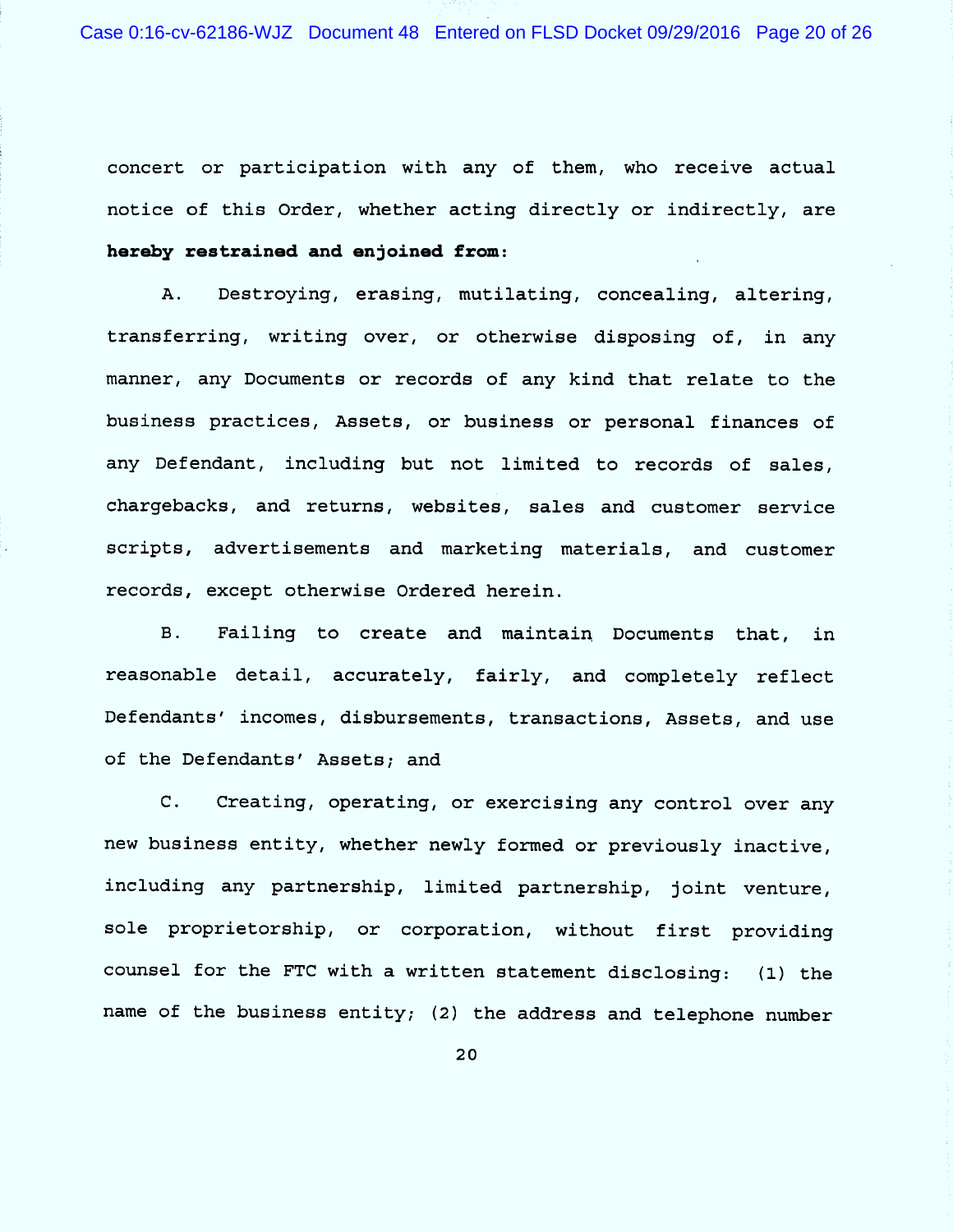Case 0:16-cv-62186-WJZ Document 48 Entered on FLSD Docket 09/29/2016 Page 21 of 26

of the business entity; (3) the names of the business entity's officers, directors, principals, managers, and employees; and (4) a detailed description of the business entity's intended activities .

# XII.

#### PROHIBITION ON RELEASE OF CUSTOMER INFORMATION

IT IS FURTHER ORDERED that Defendants, Defendants' officers, agents, employees, and attorneys, and all other Persons in active concert or participation with any of them, who receive actual notice of this Order, whether acting directly or indirectly, are hereby restrained and enjoined from:

A. Selling, renting, leasing, transferring, or otherwise disclosing the name, address, telephone number, social security number, credit card number, debit card number, bank account number, e-mail address, or other identifying information of any Person who paid any money to any Defendant, at any time prior to entry of this Order, for services in connection with the advertising, marketing, promotion, offering for sale, or sale of any state or federal reporting requirement services, or who were contacted or are on a list to be contacted by the Defendants .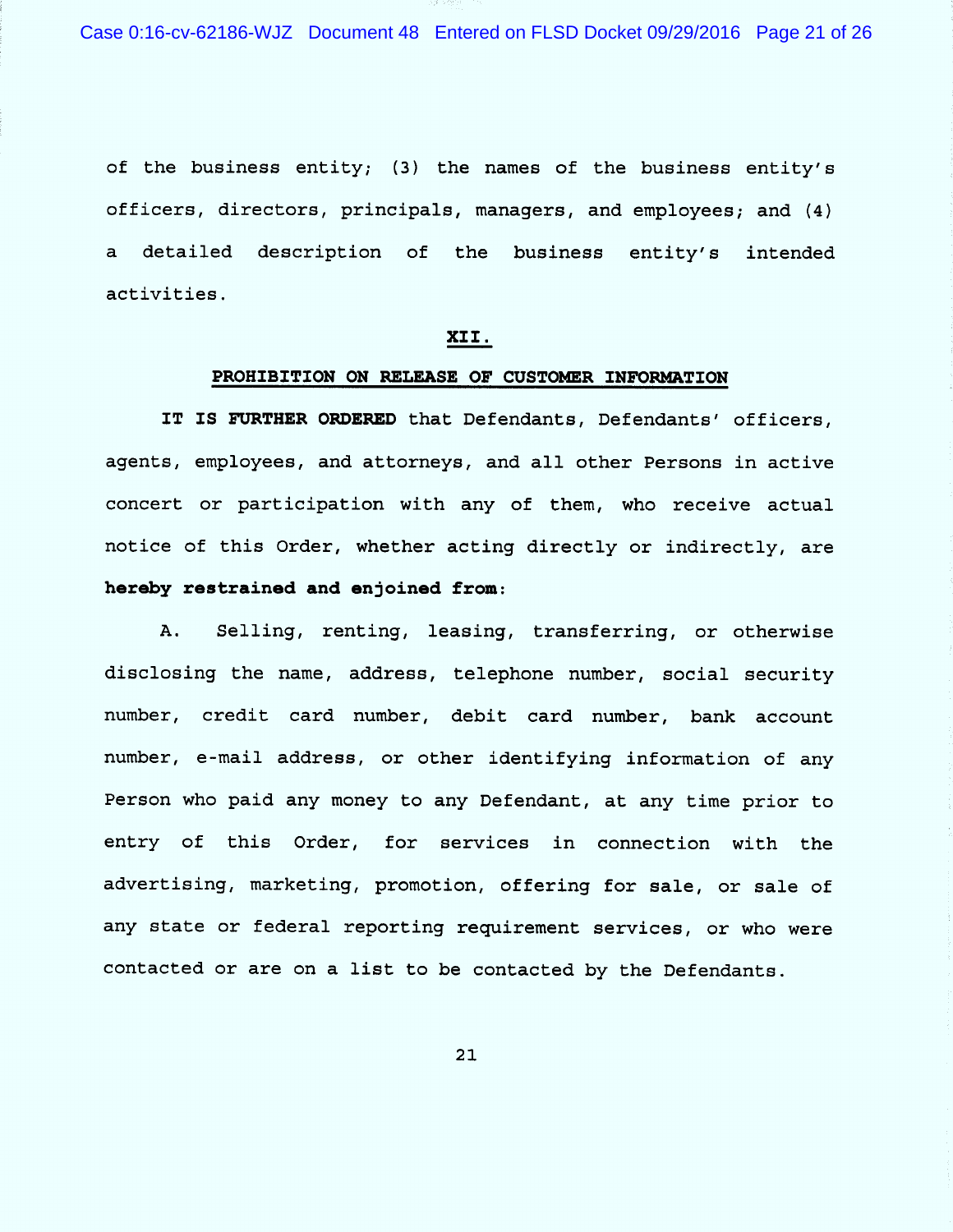Provided, however, that the Defendants may disclose such identifying information to a law enforcement agency or as required by any law, requlation, or court order.

B. Benefitting from or using the name, address, birth date, telephone number, social security number, credit card number, debit card number, bank account number, e-mail address, or other identifying information of any Person from whom or about whom any Defendant obtained such information in connection with any activity that pertains to the subject matter of this Order.

Provided, however, that the Defendants may disclose such identifying information to a law enforcement agency or as required by any law, regulation, or court order.

### XIII .

#### TERMINATION OF TEMPORARY RECEIVER

IT IS FURTHER ORDERED that Scott M. Dimond, the Temporary Receiver appointed by this Court, is hereby relieved of a1l duties and obligations imposed by this Court's prior Temporary Restraining Order .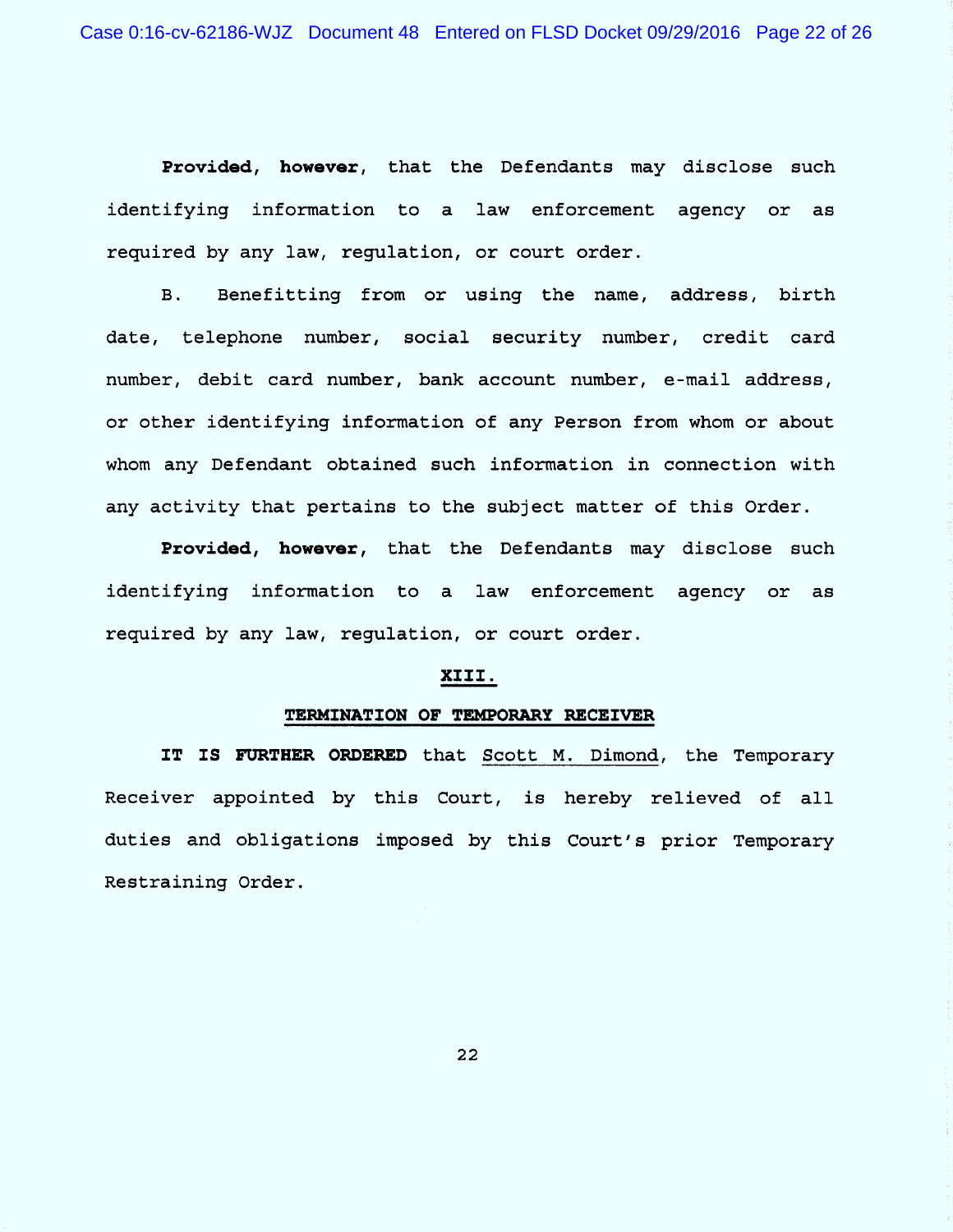Case 0:16-cv-62186-WJZ Document 48 Entered on FLSD Docket 09/29/2016 Page 23 of 26

### XIV.

### DISTRIBUTION OF ORDER BY DEFENDANTS

IT IS FURTHER ORDERED that Defendants shall immediately provide a copy of this Order to each affiliate, subsidiary, hosting company, division, sales entity, successor, assign, officer, director, member, employee, independent contractor, client company, agent, attorney, and spouse of each Defendant, and shall, within ten (10) days from the date of entry of this Order, provide the Commission with a sworn statement that the Defendants have complied with this provision of the Order, which statement shall include the names, physical addresses, and e -mail addresses of each such person or entity who received a copy of the Order. Furthermore, Defendants shall not take any action that would encourage officers, directors, members, employees, salespersons, independent contractors, agents, attorneys, affiliates, subsidiaries, divisions, successors , assigns , or other persons or entities in active concert or participation with them to disregard this Order or believe that they are not bound by its provisions.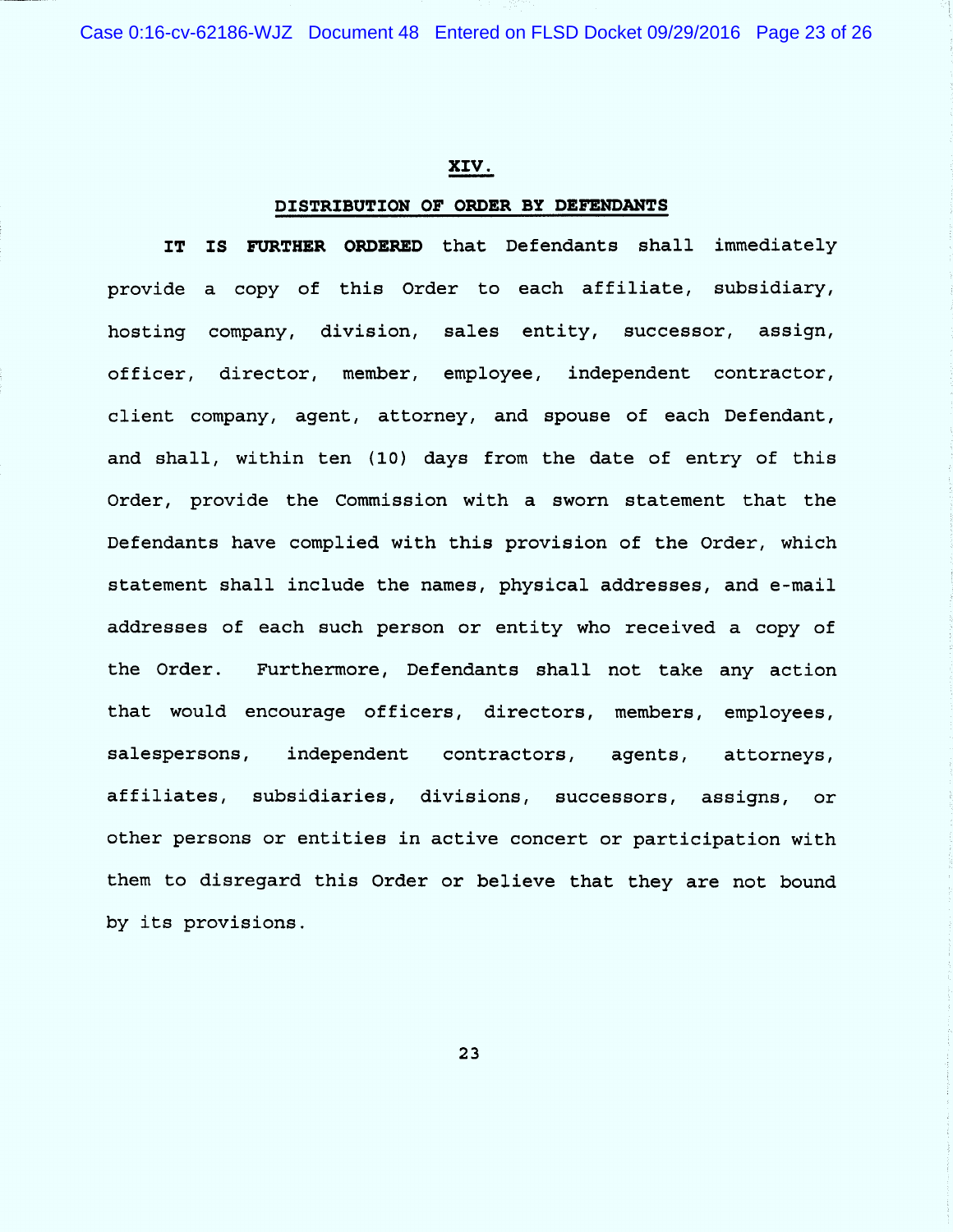Case 0:16-cv-62186-WJZ Document 48 Entered on FLSD Docket 09/29/2016 Page 24 of 26

### W=

## SERVICE ON FINANCIAL INSTITUTIONS, ENTITIES OR PERSONS

IT IS FURTHER ORDERED that copies of this Order may be served by any means, including facsimile transmission, e-mail, and overnight delivery service, upon any financial institution or other entity or person that may have possession, custody, or control of any Documents or Assets of any Defendant, or that were subject to this Court's prior Temporary Restraining Order. Service upon any branch or office of any financial institution shall effect service upon the entire financial institution.

### XVI.

#### GENERAL SERVICE OF ORDER

IT IS FURTHER ORDERED that this Order and the initial papers filed in this matter may be served on Defendants, upon the business premises of Defendants, and upon any financial institution or other entity or person that may have possession, custody, or control of any Documents or Assets of any Defendant, or that were subject to this Court's prior Temporary Restraining Order, by employees of the Plaintiff, by employees of any other law enforcement agency, by any agent of Plaintiff or by any agent of any process service retained by Plaintiff .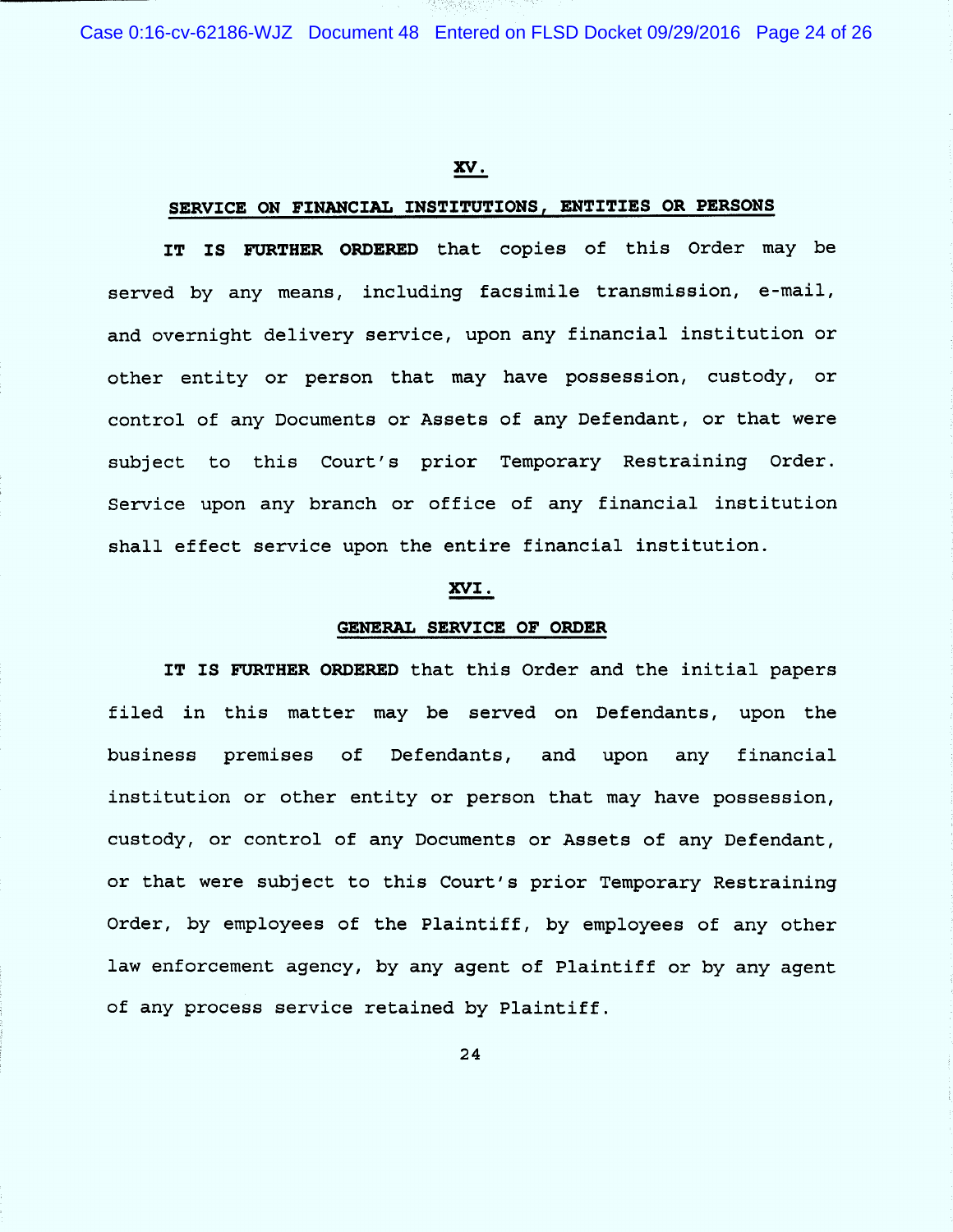Case 0:16-cv-62186-WJZ Document 48 Entered on FLSD Docket 09/29/2016 Page 25 of 26

### XVII .

### COMPLIANCE REPORT

IT IS FURTHER ORDERED that Defendants shall file with the clerk of court a report in writing under oath setting forth in detail the manner and form in which they have complied with the terms of the Preliminary Injunction issued herein. Such report shall be filed no later than noon on Friday, October 28, 2016.

## XVIII.

#### CORRESPONDENCE

IT IS FURTHER ORDERED that, for the purpose of this Order, all correspondence and service of pleadings on Plaintiff shall be addressed to :

> Karen Hobbs Danielle Estrada P. Connell McNulty Federal Trade Commission 600 Pennsylvania Avenue NW Mailstop CC-8528 Washington, DC 20580

Or by electronic mail to: khobbs@ftc.gov, destrada@ftc.gov, and pmcnulty@ftc .gov .